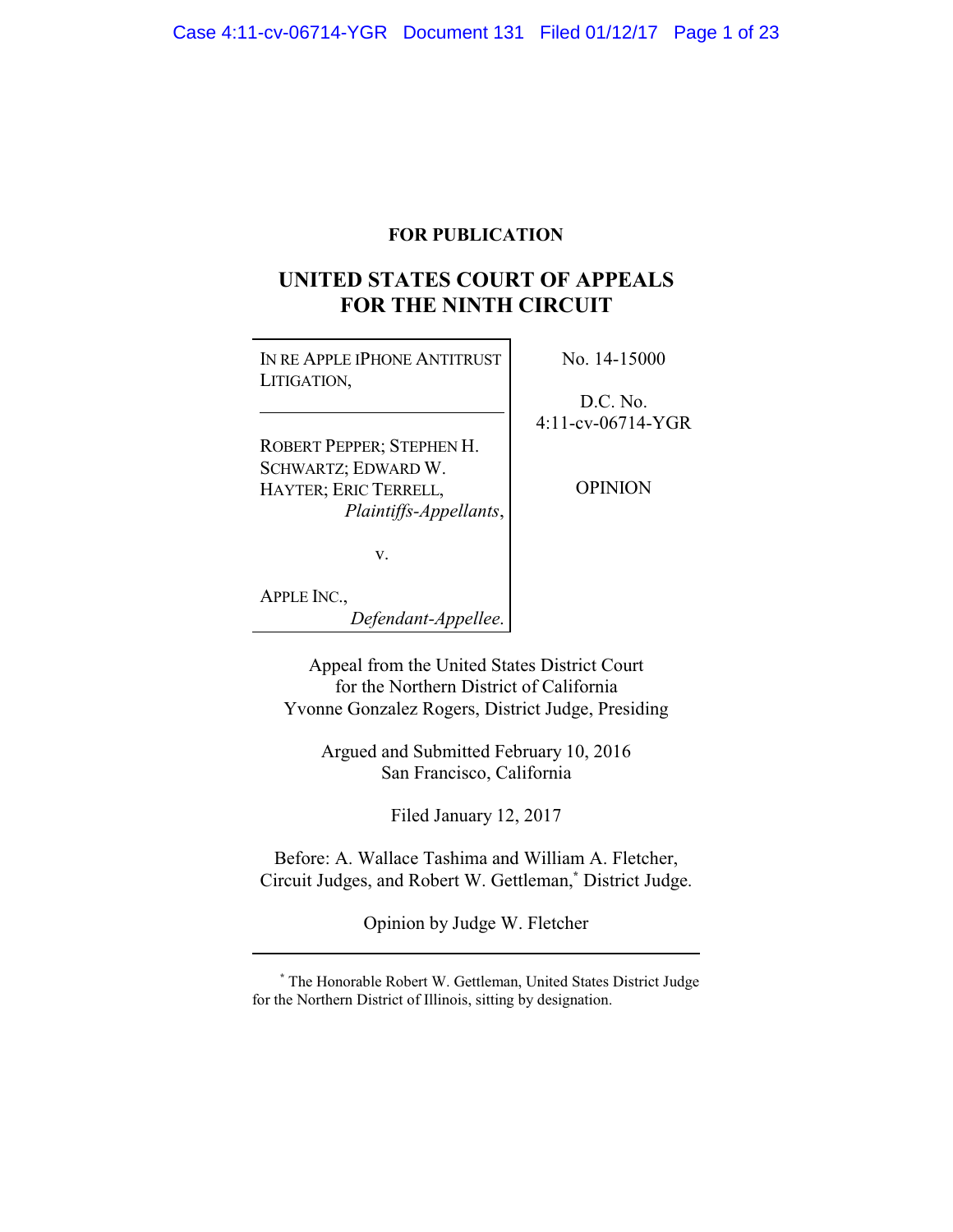# **SUMMARY\*\***

# **Antitrust**

The panel reversed the dismissal for lack of statutory standing of an antitrust complaint alleging that Apple, Inc., monopolized and attempted to monopolize the market for iPhone apps.

Plaintiffs argued that Fed. R. Civ. P. 12(g)(2) barred Apple from raising in its fourth Rule 12 motion to dismiss a statutory standing defense omitted from prior motions to dismiss. Agreeing with the Third and Tenth Circuits, the panel held that as a reviewing court, the court of appeals should generally be forgiving of a district court's ruling on the merits of a late-filed Rule 12(b)(6) motion. The panel concluded that any error in the district court's consideration on the merits of Apple's Rule 12(b)(6) motion to dismiss was harmless.

Disagreeing with the Eight Circuit's analysis in a similar case, the panel held that the plaintiffs were direct purchasers of iPhone apps from Apple, rather than the app developers, and therefore had standing to sue under *Illinois Brick Co. v. Illinois*, 431 U.S. 720 (1977). The panel concluded that Apple was a distributor of iPhone apps, selling them directly to purchasers through its App Store. The panel remanded the case for further proceedings.

**<sup>\*\*</sup>** This summary constitutes no part of the opinion of the court. It has been prepared by court staff for the convenience of the reader.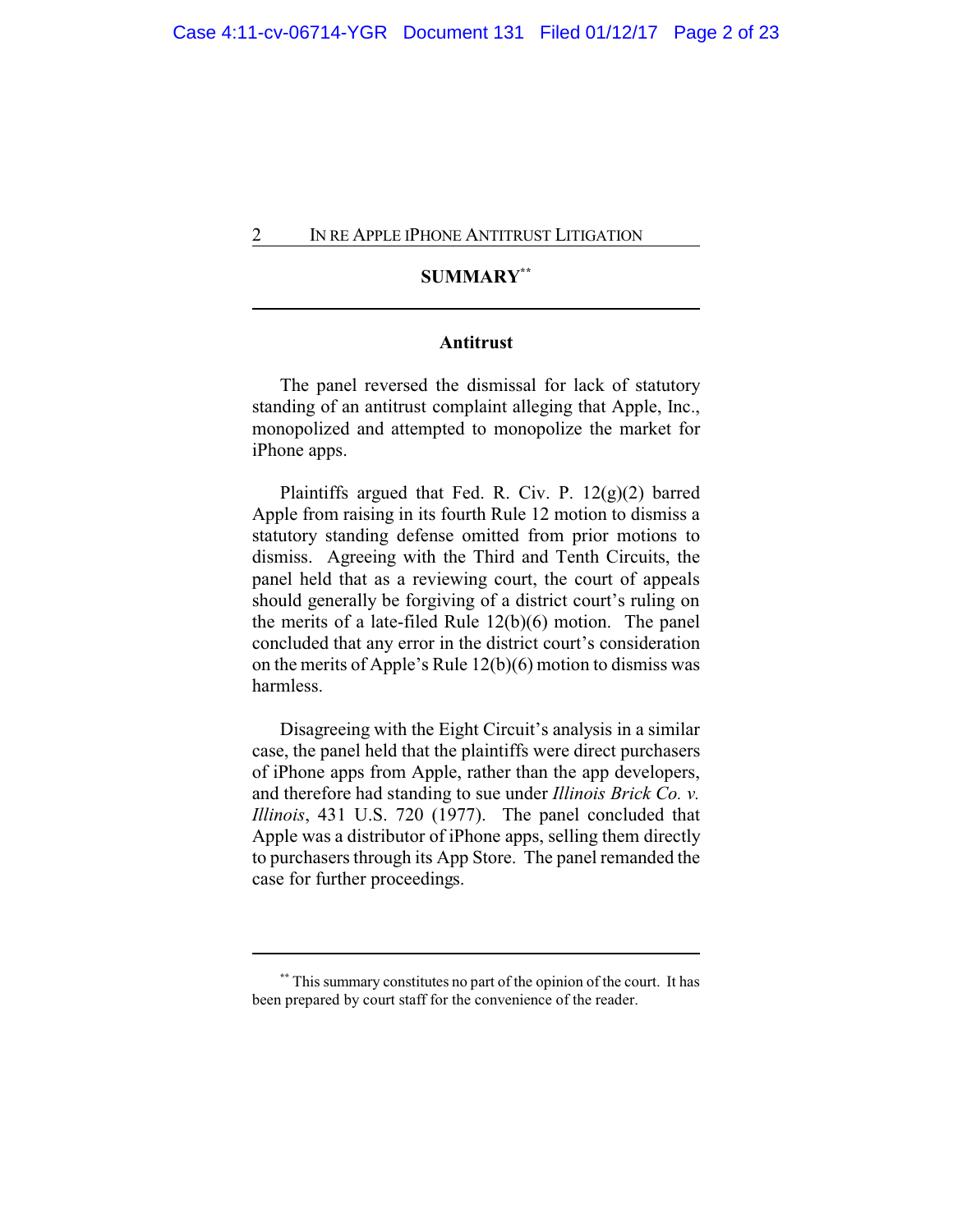### **COUNSEL**

Mark C. Rifkin (argued), Alexander H. Schmidt, and Michael Liskow, Wolf Haldenstein Adler Freeman & Herz LLP, New York, New York; Francis M. Gregorek and Rachele R. Rickert, Wolf Haldenstein Adler Freeman & Herz LLP, San Diego, California; for Plaintiffs-Appellants.

Daniel M. Wall (argued), Christopher S. Yates, and Sadik Huseny, Latham & Watkins LLP, San Francisco, California; J. Scott Ballenger, Latham & Watkins LLP, Washington, D.C.; for Defendant-Appellee.

#### **OPINION**

W. FLETCHER, Circuit Judge:

In their current complaint, Plaintiffs allege that they purchased iPhones and iPhone applications ("apps") between 2007 and 2013, and that Apple has monopolized and attempted to monopolize the market for iPhone apps. In ruling on Apple's fourth motion to dismiss, the district court held that Plaintiffs lacked antitrust standing under *Illinois Brick Co. v. Illinois*, 431 U.S. 720 (1977).

We must decide two questions. First, we must decide whether Rule  $12(g)(2)$  barred the district court from considering on the merits Apple's fourth motion to dismiss, brought under Rule 12(b)(6), in which Apple contended that Plaintiffs lack statutory standing under *Illinois Brick*. We conclude that the district court may have erred in considering this motion on the merits, but that its error, if any, was harmless. Second, we must decide whether Plaintiffs lack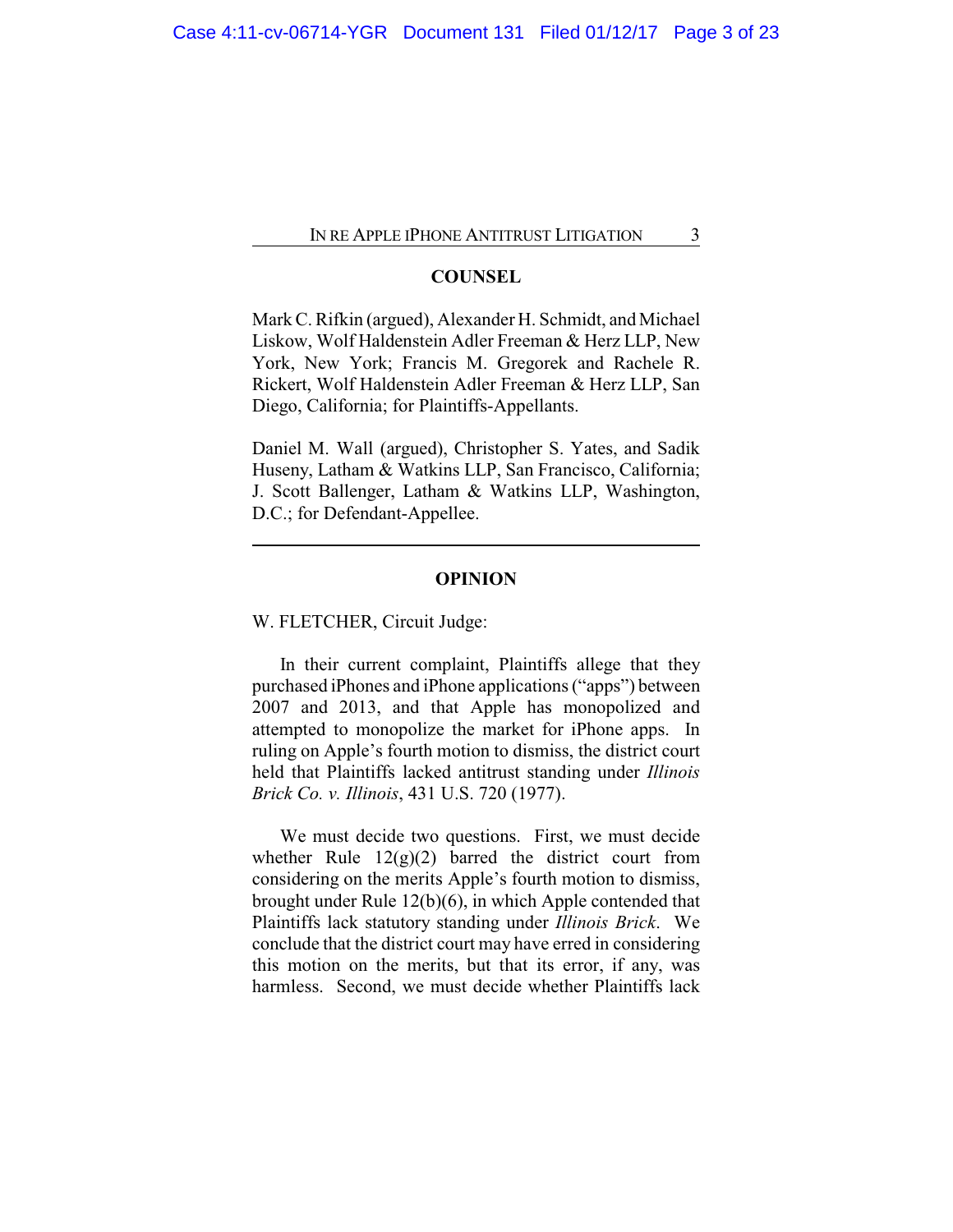statutory standing under *Illinois Brick.* We hold that Plaintiffs are direct purchasers from Apple within the meaning of *Illinois Brick* and therefore have standing.

### I. Factual Allegations

The following factual narrative is drawn from Plaintiffs' current complaint. Because the district court dismissed Plaintiffs' suit under Rule 12(b)(6) for failure to state a claim, we take as true all plausible allegations.

Apple released the iPhone in 2007. The iPhone is a "closed system," meaning that Apple controls which apps such as ringtones, instant messaging, Internet, video, and the like—can run on an iPhone's software. In 2008, Apple launched the "App Store," an internet site where iPhone users can find, purchase, and download iPhone apps. Apple has developed some of the apps sold in the App Store, but many of the apps sold in the store have been developed by thirdparty developers. Apple earns a commission on each thirdparty app purchased for use on an iPhone. When a customer purchases a third-party iPhone app, the payment is submitted to the App Store. Of that payment, 30% goes to Apple and 70% goes to the developer.

Apple prohibits app developers from selling iPhone apps through channels other than the App Store, threatening to cut off sales by any developer who violates this prohibition. Apple discourages iPhone owners from downloading unapproved apps, threatening to void iPhone warranties if they do so.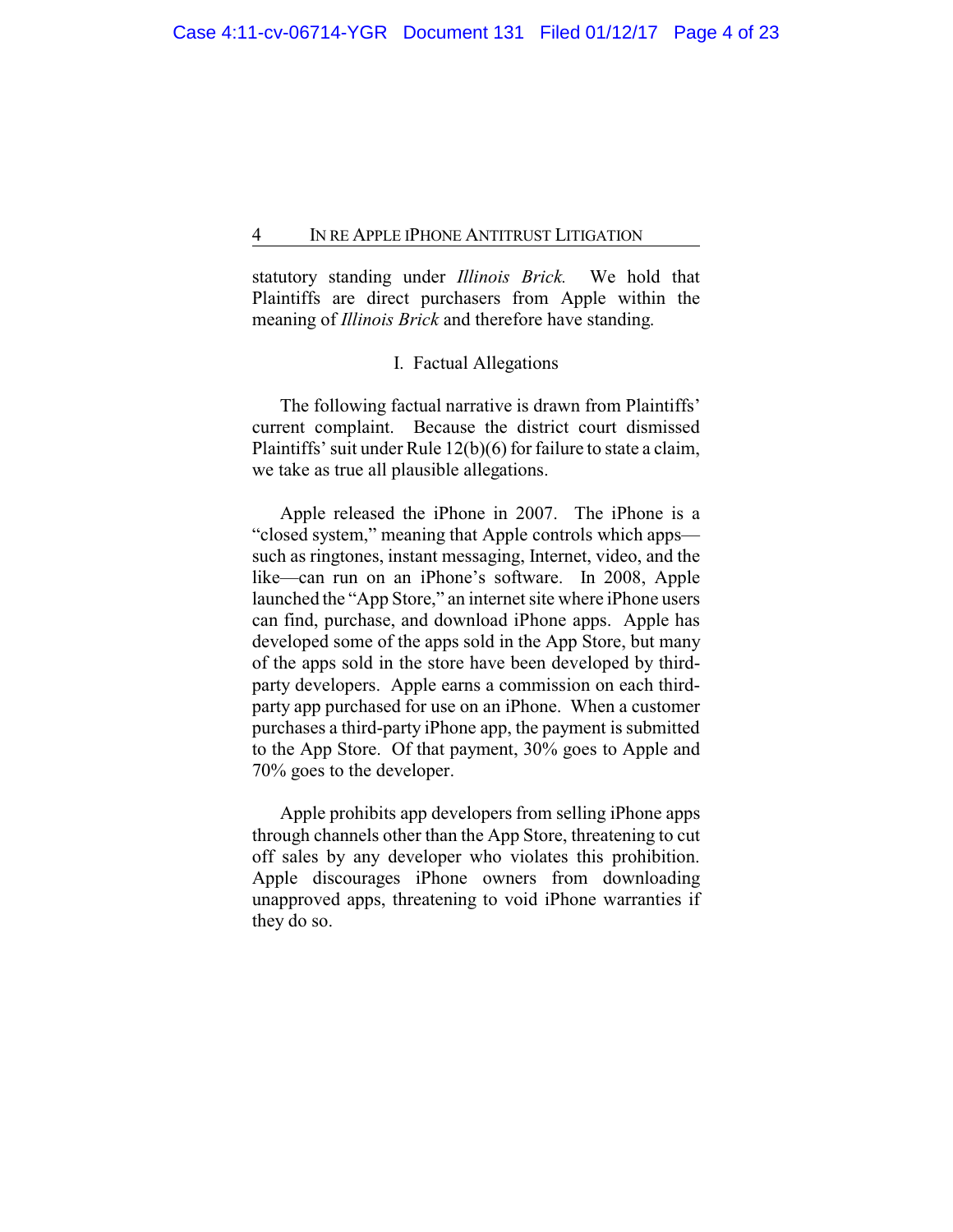# II. Procedural History

The procedural history of this case is complex. We describe as much of the history as is necessary to resolve the procedural question before us. Four named plaintiffs filed a putative antitrust class action complaint ("Complaint 1") against Apple on December 29, 2011. Counts I and II of Complaint 1 alleged monopolization and attempted monopolization of the iPhone app market by Apple. Count III alleged a conspiracy between Apple and AT&T Mobility, LLC ("ATTM") to monopolize the voice and data services market for iPhones. Plaintiffs alleged that they had purchased iPhones, but did not allege that they had ever purchased, or attempted to purchase, iPhone apps. On March 2, 2012, Apple moved to dismiss the entire complaint under Rule 12(b)(7) for failure to join ATTM as a defendant. This motion to dismiss was mooted when the district court consolidated the action with another action.

Seven named plaintiffs, including the original four plaintiffs, then filed a consolidated putative class action complaint ("Complaint 2") against Apple on March 21, 2012. The allegations in Complaint 2 were essentially the same as those in Complaint 1, and the same three Counts were alleged. None of the named plaintiffs alleged that they had bought, or attempted to buy, an iPhone app. ATTM was not added as a defendant. On April 16, 2012, Apple moved again to dismiss the entire complaint under Rule 12(b)(7) for failure to join ATTM as a defendant. In the alternative, it moved to dismiss Count III under Rule 12(b)(6) for failure to state a claim for conspiracy between Apple and ATTM. The district court granted without prejudice the motion to dismiss the entire complaint, even though Counts I and II alleged no wrongdoing by ATTM. The court specifically ordered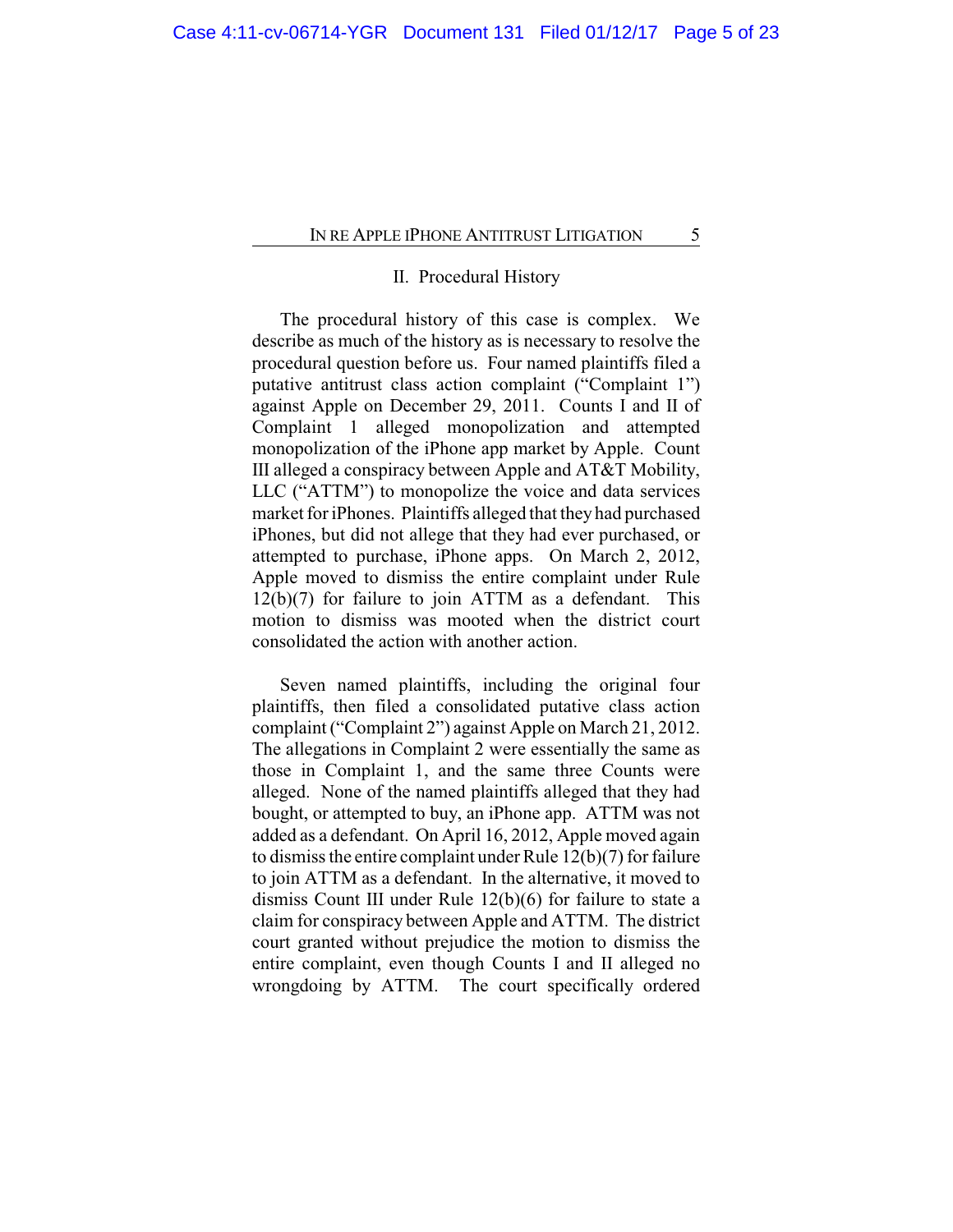Plaintiffs either to add ATTM as a defendant or to forgo Count III. It denied without prejudice Apple's motion to dismiss Count III under Rule 12(b)(6) on the ground that, in the absence of ATTM, the motion was premature.

Plaintiffs filed an amended consolidated complaint ("Complaint 3") on September 28, 2012. Complaint 3 was essentially the same as Complaint 2, except that Count III was now labeled as "Preserved for Appeal." None of the named plaintiffs alleged that they had ever purchased, or sought to purchase, iPhone apps, and ATTM was not named as a defendant. On November 2, 2012, Apple moved under Rule 12(f) to strike Claim III on the ground that ATTM had still not been named as a defendant. As part of the same motion, Apple moved to dismiss Counts I and II under Rule 12(b)(1) for lack of Article III standing, and under Rule 12(b)(6) for lack of statutory standing under *Illinois Brick*. This was the first time Apple had moved to dismiss Counts I and II. Relying on Rule  $12(g)(2)$ , Plaintiffs opposed Apple's motion to dismiss under Rule 12(b)(6) on the ground that Apple had not moved to dismiss these claims under Rule 12(b)(6) in its two previous motions under Rule 12.

The district court granted the Rule 12(f) motion to strike Count III. The district court also granted the Rule 12(b)(1) motion to dismiss Counts I and II for lack of subject matter jurisdiction, holding that Plaintiffs lacked Article III standing to bring those counts because Plaintiff failed to allege that they had purchased or attempted to purchase an iPhone app. The court declined to rule on the Rule 12(b)(6) motion to dismiss under *Illinois Brick*, concluding that, in the absence of an alleged Article III injury, any ruling would be advisory. The district court dismissed with leave to amend.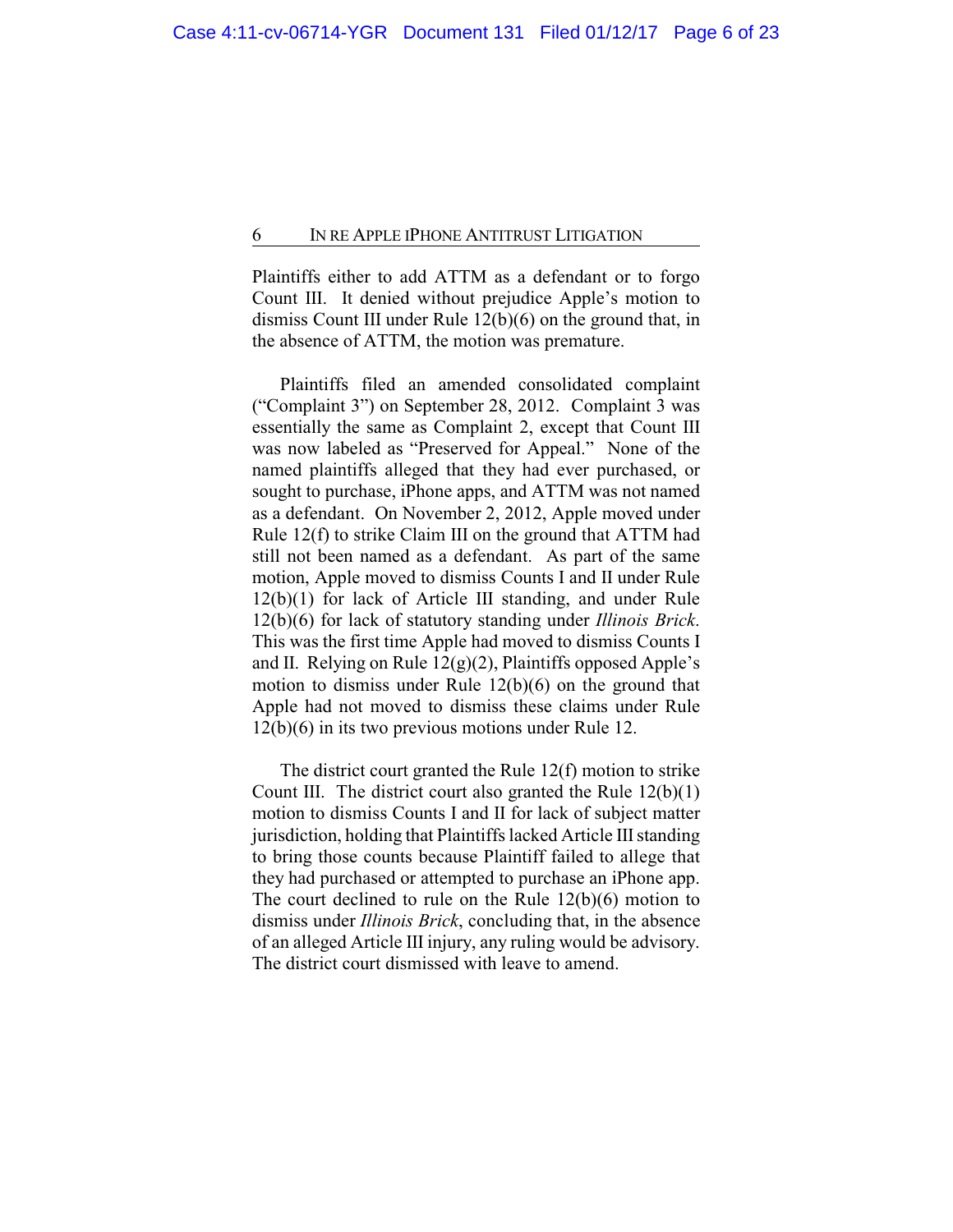Plaintiffs filed a second amended consolidated complaint ("Complaint 4") on September 5, 2013. Complaint 4 alleged only the iPhone app monopolization claims, which had been Counts I and II of all of the earlier complaints. For the first time, Plaintiffs alleged that they had purchased iPhone apps, thereby alleging sufficient injury under Article III to support Counts I and II. Complaint 4 added the following allegation specifically addressed to statutory standing under *Illinois Brick*

> When an iPhone customer buys an app from Apple, it pays the full purchase price, including Apple's 30% commission, directly to Apple. . . . Apple sells the apps (or, more recently, licenses for the apps) directly to the customer, collects the entire purchase price, and pays the developers after the sale. The developers at no time directly sell the apps or licenses to iPhone customers or collect payments from the customers.

On September 30, 2013, Apple filed a motion to dismiss under Rule 12(b)(6), contending that Plaintiffs lacked statutory standing under *Illinois Brick*. The district court agreed and dismissed Complaint 4 with prejudice. Plaintiffs timely appealed.

### III. Standard of Review

We review de novo alleged errors of law in interpreting Rule 12. *See Whittlestone, Inc. v. Handi-Craft Co.*, 618 F.3d 970, 973 (9th Cir. 2010). We review de novo dismissals for failure to state a claim under Rule 12(b)(6). *Carlin v. DairyAmerica, Inc*., 705 F.3d 856, 866 (9th Cir. 2013).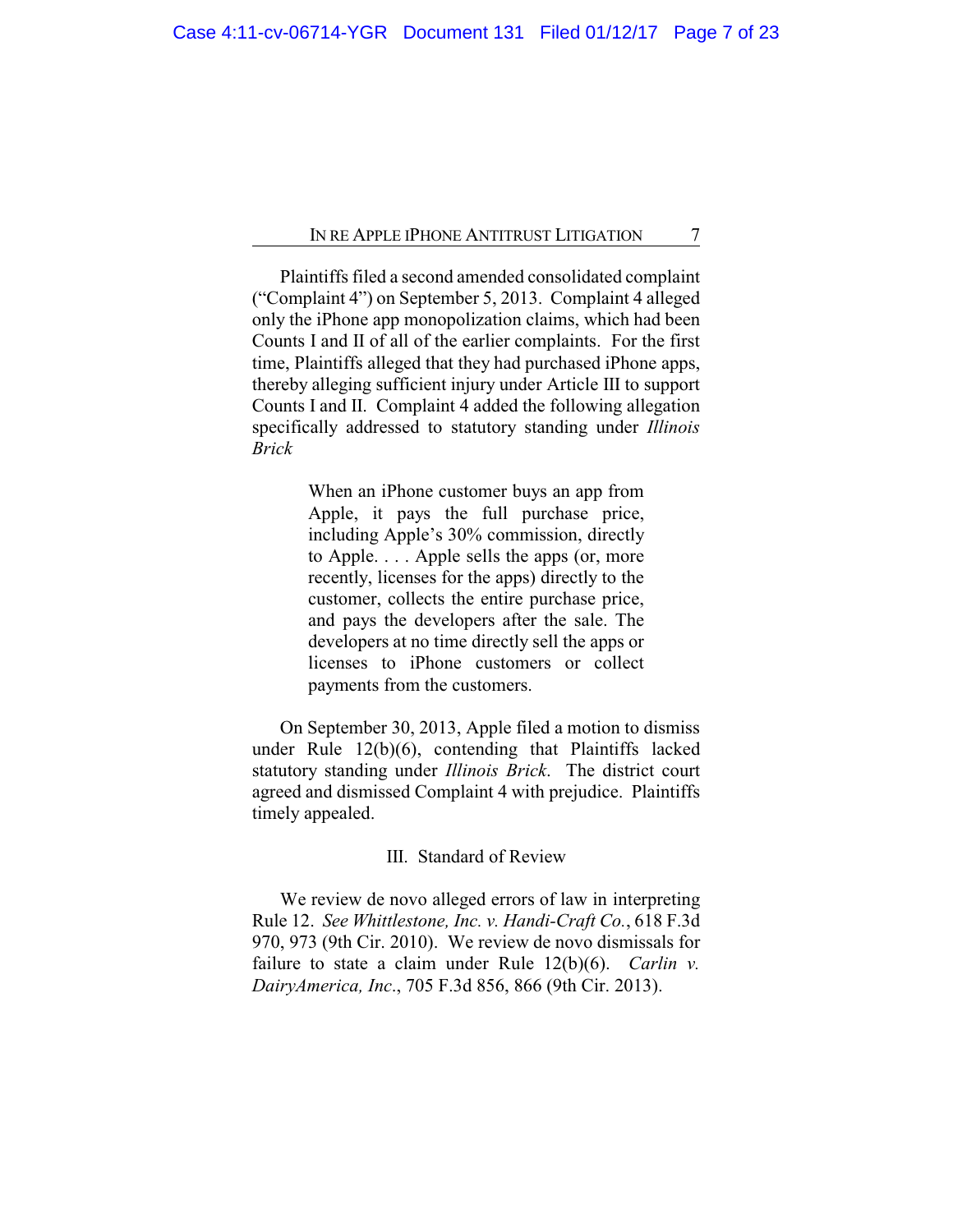# IV. Discussion

Plaintiffs make three arguments on appeal, of which we need to reach only two. First, Plaintiffs argue that Rule 12(g)(2) barred Apple from raising its *Illinois Brick* statutory standing defense in its fourth Rule 12 motion to dismiss, and that the district court erred in deciding the motion on the merits. Second, Plaintiffs argue that the district court erred in characterizing them as indirect purchasers from Apple, and therefore without statutory standing under *Illinois Brick*. We address these two arguments in turn.

A. Late-filed Motions to Dismiss under Rule 12(b)(6)

Rule 12(g)(2) provides, "Except as provided in Rule  $12(h)(2)$  or  $(3)$ , a party that makes a motion under this rule must not make another motion under this rule raising a defense or objection that was available to the party but omitted from its earlier motion." The consequence of omitting a defense from an earlier motion under Rule 12 depends on type of defense omitted. A defendant who omits a defense under Rules 12(b)(2)-(5)—lack of personal jurisdiction, improper venue, insufficient process, and insufficient service of process—entirely waives that defense. Fed. R. Civ. P. 12(h)(1)(A). A defendant who omits a defense under Rule 12(b)(6)—failure to state a claim upon which relief can be granted—does not waive that defense. Rule  $12(g)(2)$  provides that a defendant who fails to assert a failure-to-state-a-claim defense in a pre-answer Rule 12 motion cannot assert that defense in a later pre-answer motion under Rule 12(b)(6), but the defense may be asserted in other ways. Fed. R. Civ. P. 12(h)(2).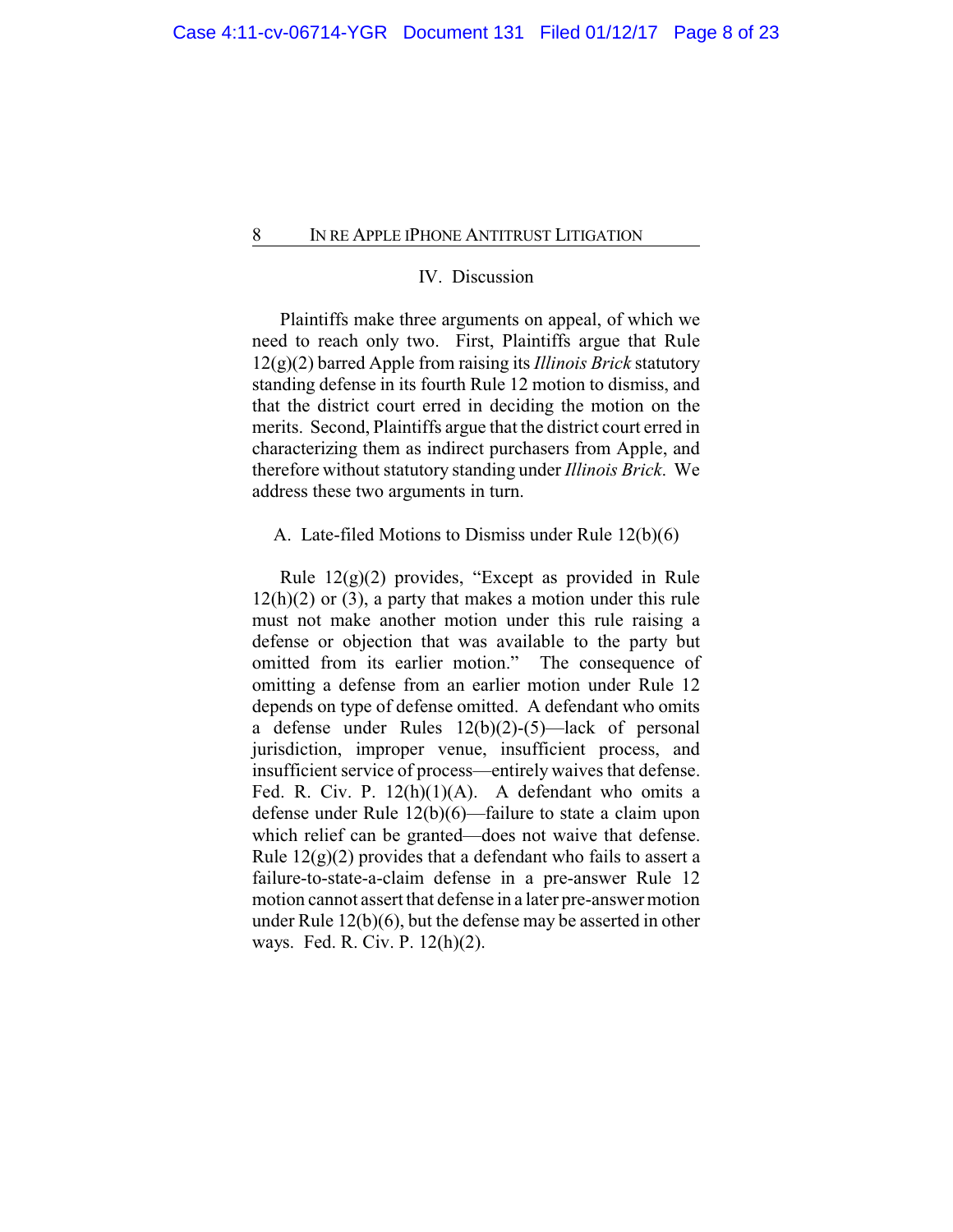Our sister circuits disagree about the proper interpretation and application of Rule  $12(g)(2)$ . The Seventh Circuit has held that Rule  $12(g)(2)$  does not foreclose a motion to dismiss under Rule 12(b)(6) when there has been a previous motion to dismiss under Rule 12. *See Ennenga v. Starns*, 677 F.3d 766, 773 (7th Cir. 2012) ("Rule 12(g)(2) does not prohibit a new Rule 12(b)(6) argument from being raised in a successive motion."). The Seventh Circuit misunderstands Rule 12, reading Rule 12(h)(1) to provide the only sanction for failure to raise a Rule 12 defense in a prior motion under the Rule. It is true that Rule 12(h)(1) singles out several Rule 12 defenses for an especially severe sanction. If a defense under Rule  $12(b)(2)-(5)$  is not asserted in the first Rule 12 motion to dismiss, Rule 12(h)(1) tells us that the defense is entirely waived. But Rule 12(h)(2) provides a less severe sanction for failure to assert a defense under Rule 12(b)(6). If a failure-to-state-a-claim defense under Rule 12(b)(6) was not asserted in the first motion to dismiss under Rule 12, Rule  $12(h)(2)$  tells us that it can be raised, but only in a pleading under Rule 7, in a post-answer motion under Rule 12(c), or at trial. *See*, *e.g.*, *English v. Dyke*, 23 F.3d 1086, 1091 (6th Cir. 1994) (correctly describing the operation of the rule).

The Third and Tenth Circuits have read Rule 12 correctly, but have been very forgiving of a district court's failure to follow Rule 12(g)(2). *See Leyse v. Bank of Am. Nat. Ass'n*, 804 F.3d 316, 321–22 (3d Cir. 2015) ("So long as the district court accepts all of the allegations in the complaint as true, the result is the same as if the defendant had filed an answer admitting these allegations and then filed a Rule 12(c) motion for judgment on the pleadings, which Rule  $12(h)(2)(B)$ expressly permits."); *Albers v. Bd. of Cty. Comm'rs of Jefferson Cty., Colo*., 771 F.3d 697, 704 (10th Cir. 2014) ("[W]hether the district court dismissed the complaint based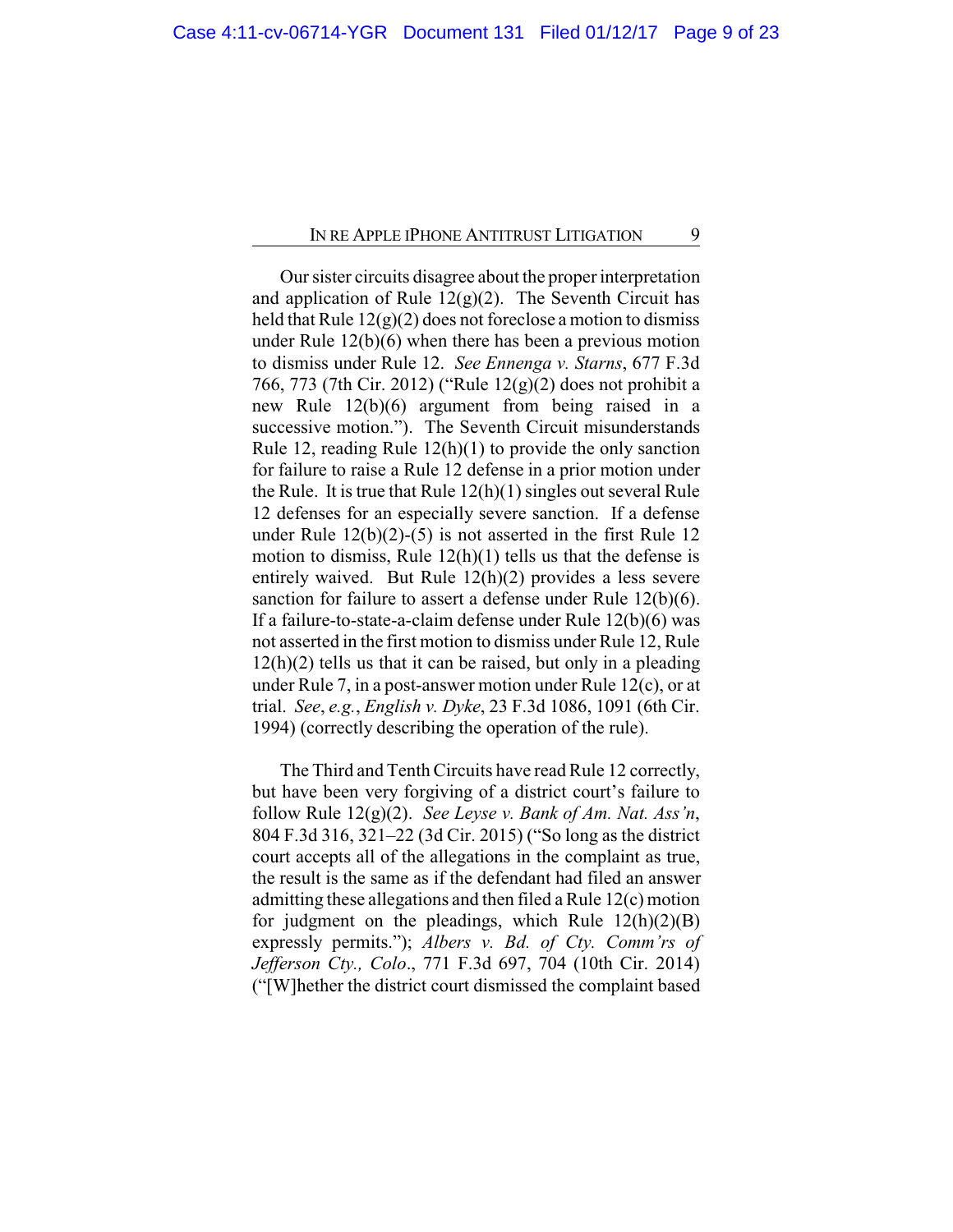on a motion under Rule 12(b)(6) or rule 12(c) makes no difference for purposes of our review. Therefore, any procedural error that may have been been committed would be harmless and does not prevent us from reaching the merits of the district court's decision.").

We agree with the approach of the Third and Tenth Circuits. We read Rule  $12(g)(2)$  in light of the general policy of the Federal Rules of Civil Procedure, expressed in Rule 1. That rule directs that the Federal Rules "be construed, administered, and employed by the court and the parties to secure the just, speedy, and inexpensive determination of every action and proceeding." Fed. R. Civ. P. 1. Denying late-filed Rule 12(b)(6) motions and relegating defendants to the three procedural avenues specified in Rule 12(h)(2) can produce unnecessary and costly delays, contrary to the direction of Rule 1.

District courts in this circuit and others are well aware of this. For example, as the late Judge Pfaelzer recently wrote:

> Rule  $12(g)$  is designed to avoid repetitive motion practice, delay, and ambush tactics. If the Court were to evade the merits of Defendants' . . . defenses here, Defendants would be required to file answers within 14 days of this Order. They would presumably assert [the same defenses] in those answers. Defendants would then file Rule 12(c) motions, the parties would repeat the briefing they have already undertaken, and the Court would have to address the same questions in several months. That is not the intended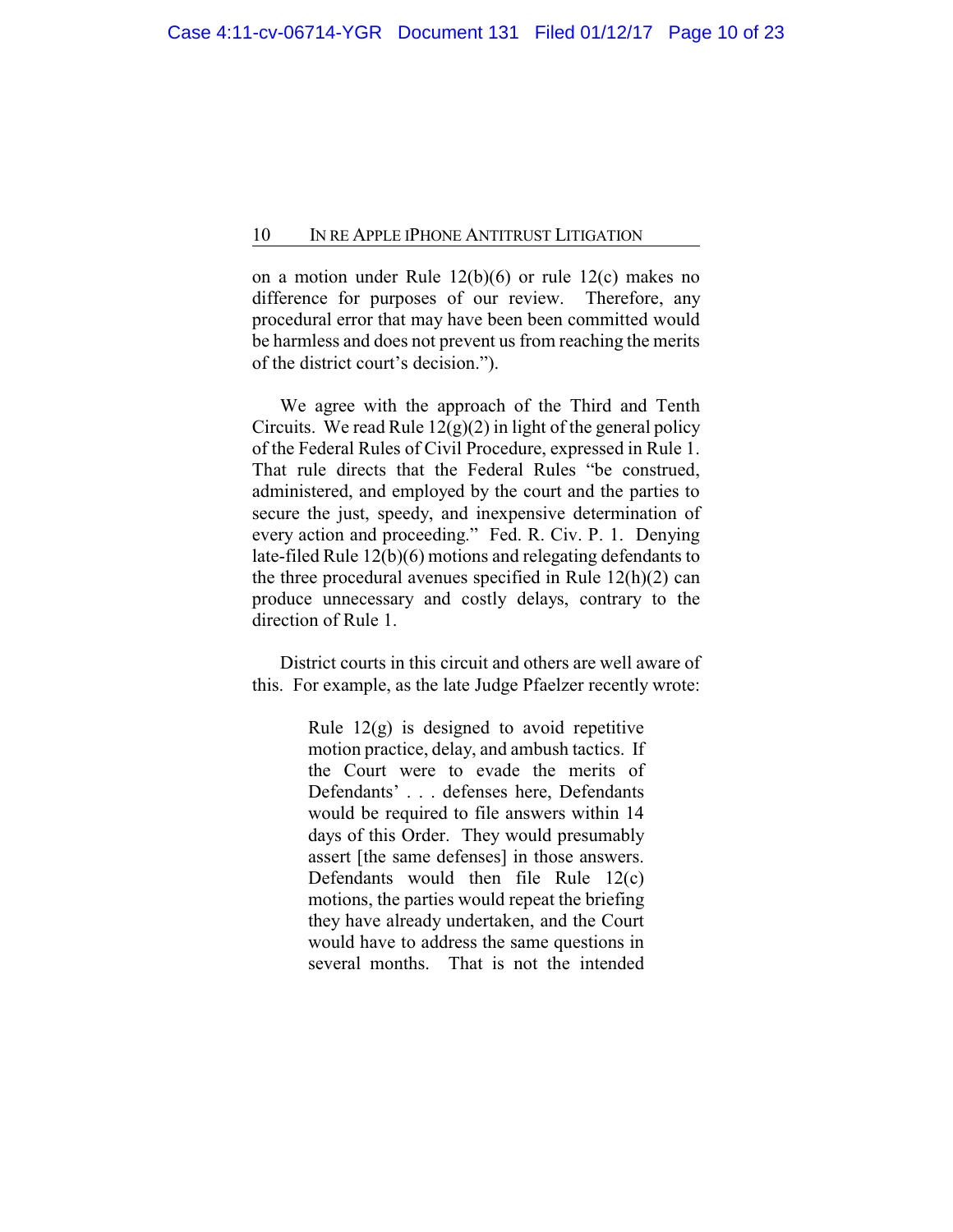# effect of Rule 12(g), and the result would be in contradiction of Rule 1's mandate[.]

*Allstate Ins. Co. v. Countrywide Fin. Corp*., 824 F. Supp. 2d 1164, 1175 (C.D. Cal. 2011) (citations omitted); *see also Banko v. Apple, Inc*., No. 13-02977 RS, 2013 WL 6623913, at \*2 (N.D. Cal. Dec. 16, 2013) (internal quotations omitted) ("Although Rule 12(g) technically prohibits successive motions to dismiss that raise arguments that could have been made in a prior motion . . . courts faced with a successive motion often exercise their discretion to consider the new arguments in the interests of judicial economy."); *Davidson v. Countrywide Home Loans, Inc*., No. 09-CV-2694-IEG JMA, 2011 WL 1157569, at \*4 (S.D. Cal. Mar. 29, 2011) (internal quotations omitted) ("Rule  $12(g)$  applies to situations in which a party files successive motions under Rule 12 for the sole purpose of delay[.]"); *Doe v. White*, No. 08-1287, 2010 WL 323510, at \*2 (C.D. Ill. Jan. 20, 2010) (citing the "substantial amount of case law which provides that successive Rule 12(b)(6) motions may be considered where they have not been filed for the purpose of delay, where entertaining the motion would expedite the case, and where the motion would narrow the issues involved.". Moore's *Federal Practice* endorses this approach. *See* 2-12 Moore's Federal Practice - Civil § 12.23 ("[B]ecause [a 12(b)(6) defense] is so basic and was not waived, [a district] court might properly entertain a second motion if it were convinced it was not interposed for delay and that addressing it would expedite disposition of the case on the merits.").

Recognizing the practical wisdom of these district courts, and of the Third and Tenth Circuits, we conclude that, as a reviewing court, we should generally be forgiving of a district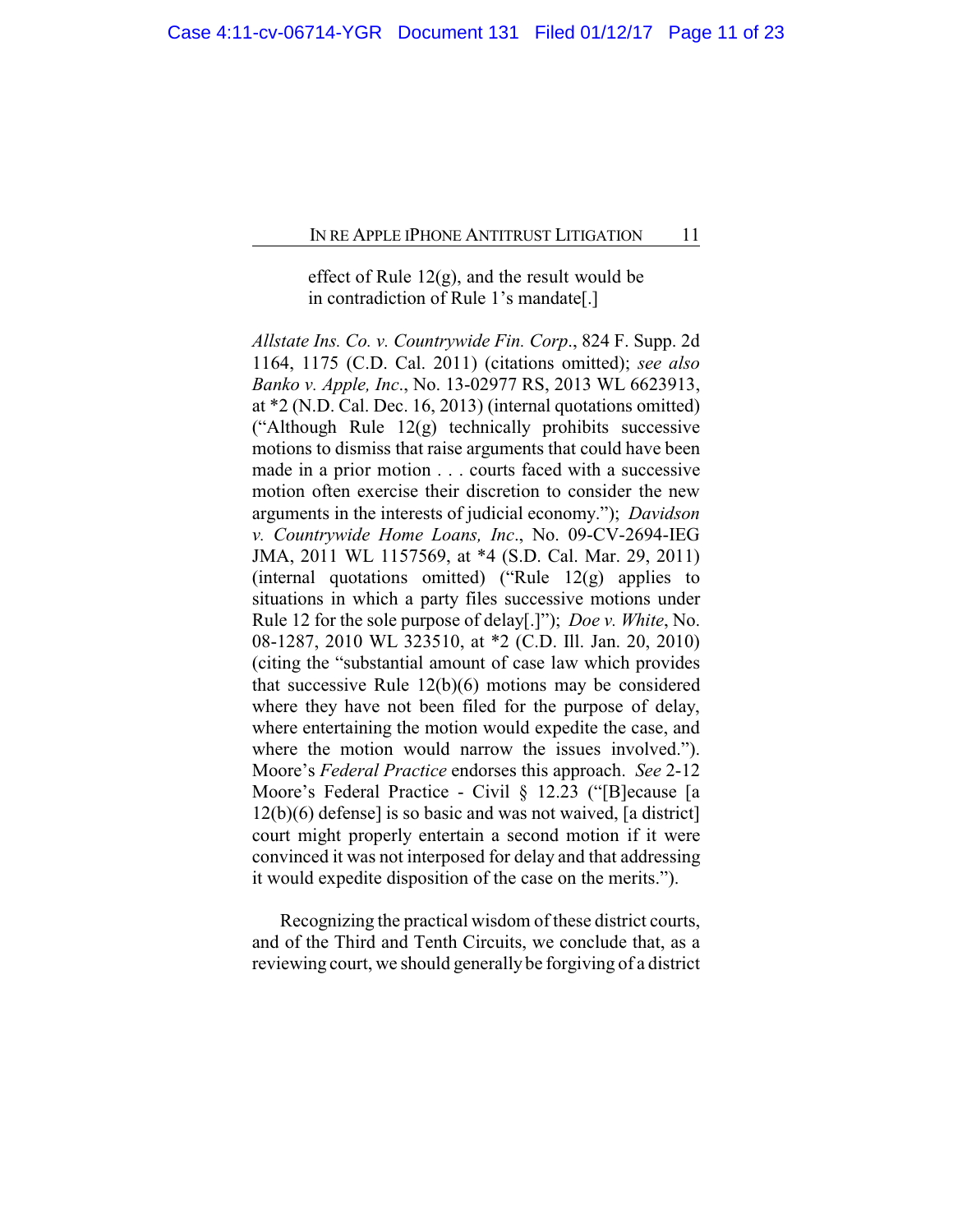court's ruling on the merits of a late-filed Rule 12(b)(6) motion. With that in mind, we turn to the case now before us.

Apple's first two motions to dismiss under Rule 12(b)(7), directed to Complaints 1 and 2, were designed to force Plaintiffs to add ATTM as a necessary and indispensable party under Rule 19. These were appropriate motions, given that Count III alleged a conspiracy between Apple and ATTM to monopolize voice and data services, and given that Plaintiffs had sufficiently alleged Article III injury to make that claim. After Plaintiffs filed Complaint 3, which had been amended to recognize the success of Apple's motions under Rule 12(b)(7), Apple moved again to dismiss. It now moved for the first time to dismiss Counts I and II, relying on Rules  $12(b)(1)$  and  $12(b)(6)$ . A Rule  $12(b)(1)$  motion to dismiss for lack of subject matter jurisdiction, including for failure to allege injury sufficient for Article III standing, may be made at any time. *See* F. R. Civ. P. 12(b)(1) and 12(h)(3). Apple's earlier Rule 12 motions to dismiss thus in no way foreclosed its late-filed motion to dismiss Counts I and II for lack of Article III standing. The district court granted Apple's Rule 12(b)(1) motion to dismiss. It refused to decide Apple's Rule 12(b)(6) motion to dismiss for lack of statutory standing on the ground that, in the absence of an Article III case or controversy, a ruling on the motion would be an advisory opinion.

Complaint 4 realleged Counts I and II, and finally alleged, for the first time, that Plaintiffs had purchased iPhone apps. That is, Complaint 4 finally alleged sufficient injury to confer Article III standing to support Counts I and II. Apple moved to dismiss for the fourth time, this time only under Rule 12(b)(6) for lack of statutory standing under *Illinois Brick*.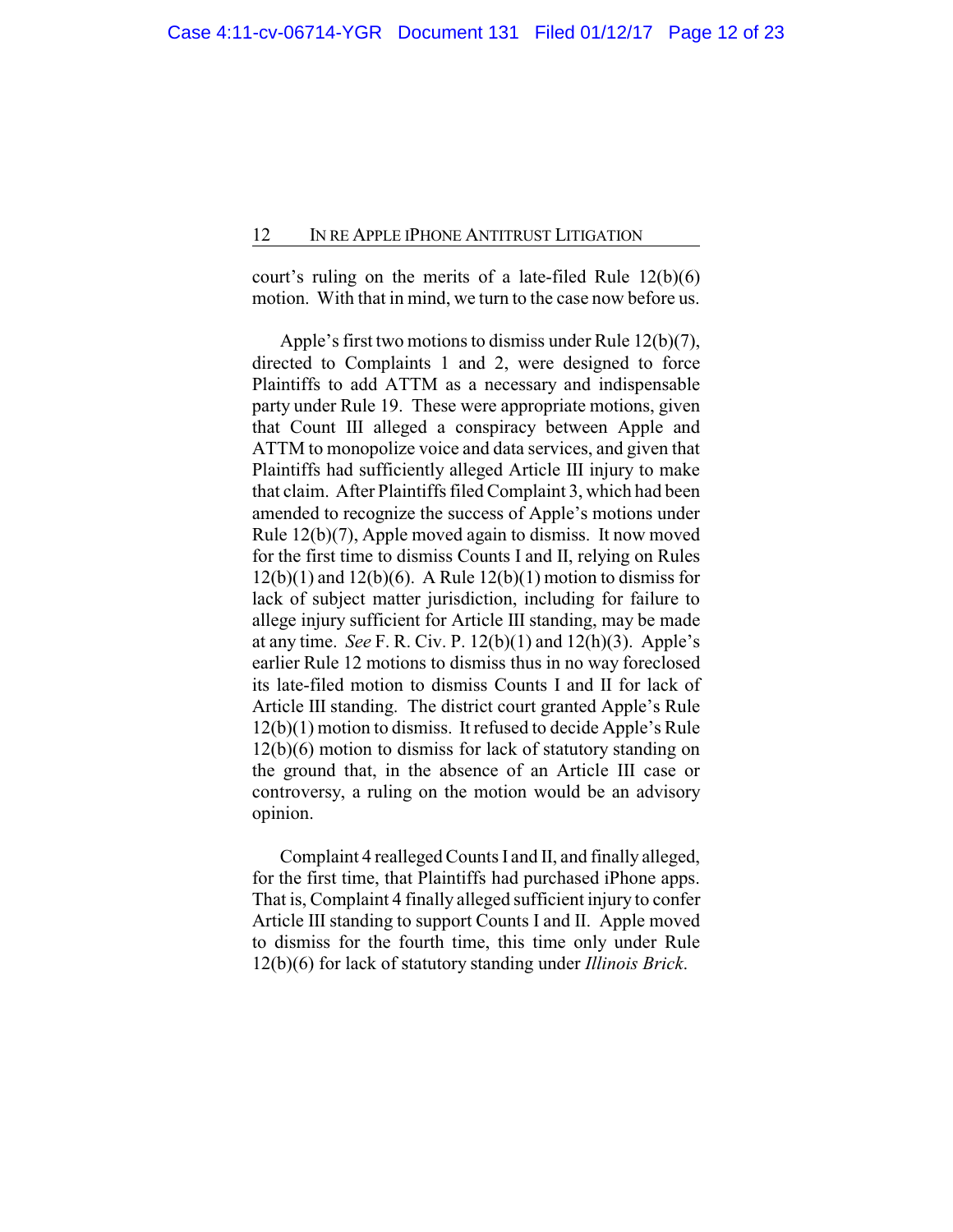Apple's motions to dismiss for lack of standing under Rule 12(b)(6), made in its third and fourth motions to dismiss under Rule 12, may not have been late-filed within the meaning of Rule  $12(g)(2)$ . Indeed, there is an argument that Apple's motion to dismiss Complaint 3 under Rule 12(b)(6), made as part of its third Rule 12 motion to dismiss, was not late but premature. At that point, Plaintiffs had not alleged injury sufficient to confer subject matter jurisdiction over Counts I and II. For that reason, the district court properly refused to rule on Apple's Rule 12(b)(6) motion, holding that, in the absence of an allegation of Article III standing, any ruling would be advisory. *See Steel Co. v. Citizens for a Better Env't*, 523 U.S. 83 (1998). The district court was willing to decide Apple's Rule 12(b)(6) motion to dismiss for lack of statutory standing onlywhen Plaintiffs finally alleged, in Complaint 4, sufficient injury to confer Article III standing to bring the challenged counts.

Even if we assume arguendo that Apple's motion to dismiss under Rule 12(b)(6), made in its fourth Rule 12 motion, was late, any error by the district court in considering the motion on the merits was harmless. First, the four motions to dismiss, culminating in the motion to dismiss Complaint 4 under Rule 12(b)(6), do not appear to have been filed for any strategically abusive purpose. Apple promptly moved to dismiss each of Plaintiffs' four complaints. Apple's first two motions to dismiss were made on March 2 and April 16, 2012, immediately after the filing of Plaintiffs' first two complaints. Plaintiffs filed Complaint 3 on September 28, 2012. Apple moved to dismiss under Rules  $12(b)(1)$  and  $12(b)(6)$  on November 2, 2012. Plaintiffs filed Complaint 4 on September 5, 2013. Apple moved to dismiss under Rule 12(b)(6) on September 30, 2013. We recognize that Apple could have moved, along with its motion to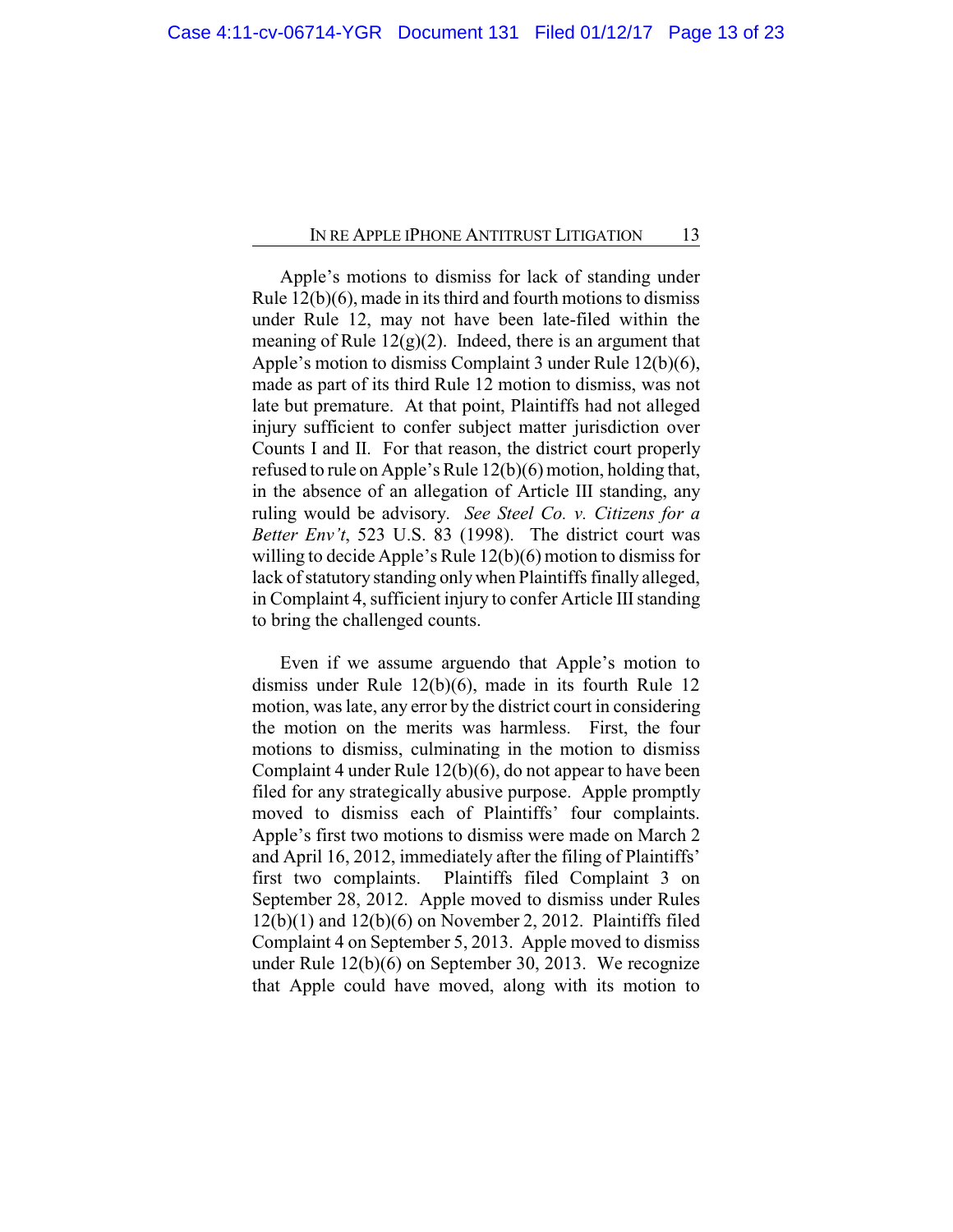dismiss for failure to join ATTM under Rule 12(b)(7), to dismiss Counts I and I for lack of subject matter jurisdiction under Rule  $12(b)(1)$ . If that motion had been made and granted, Plaintiffs would likelyhave amended their complaint earlier to allege purchases of iPhone apps. But we see no harm to Plaintiffs caused by Apple's delay in making its Rule 12(b)(1) motion. Second, resort to any of the three default alternatives specified in Rule 12(h)(2)—a pleading under Rule 7(a), a post-answer motion to dismiss on the pleadings under Rule 12(c), or a defense asserted at trial—would have substantially delayed resolution of the *Illinois Brick* statutory standing question, and would have done so for no apparent purpose. The district court's decision on the merits of Apple's Rule 12(b)(6) motion materially expedited the district court's disposition of the case, which was a benefit to both parties.

We therefore conclude that any error committed by the district court in ruling on Apple's motion to dismiss under Rule 12(b)(6) for lack of statutory standing under *Illinois Brick*, if indeed there was error, was harmless. We now turn to the merits of the district court's decision.

- B. Standing Under *Illinois Brick*
	- 1. The Direct-Purchaser Rule

Under § 4 of the Clayton Act, "any person who shall be injured in his business or property by reason of anything forbidden in the antitrust laws may sue . . . and shall recover threefold the damages by him sustained[.]" 15 U.S.C. § 15(a). Notwithstanding the statutory term "any person," the Supreme Court has limited those who may sue for antitrust damages. The general rule is that only "the overcharged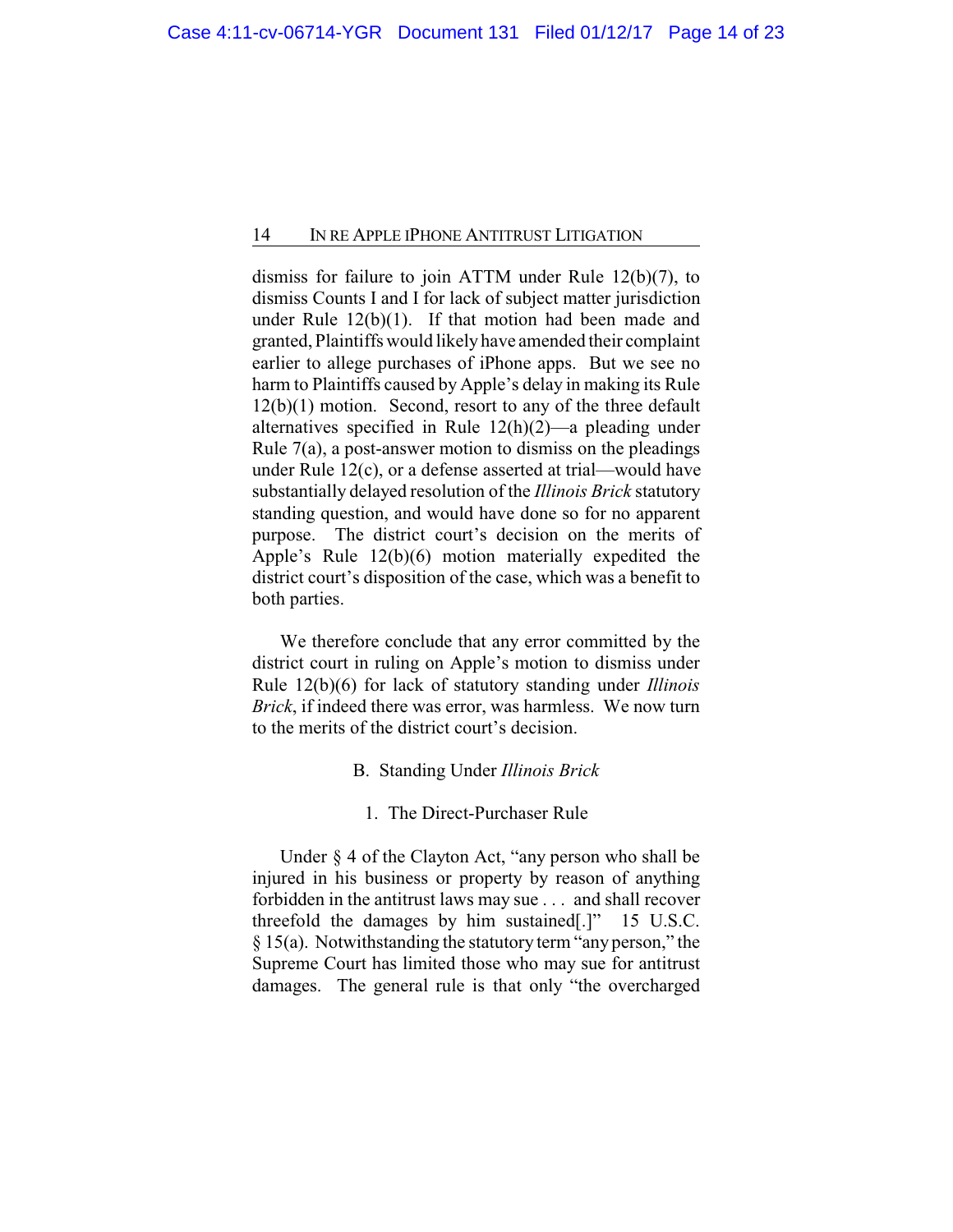direct purchaser, and not others in the chain of manufacture or distribution," has standing to sue. *Illinois Brick Co. v. Illinois*, 431 U.S. 720, 729 (1977).

The rule originated in *Hanover Shoe v. United Shoe Machinery Co.*, 392 U.S. 481 (1968). Hanover, a shoe manufacturer, alleged that the United Shoe Machinery Corporation had used its monopoly over shoe-manufacturing machinery to lease machines to Hanover at supracompetitive rates. *Id.* at 483–84. United argued that Hanover had no legally cognizable injury under the antitrust laws because it had passed any illegal overcharge on to its customers. *Id.* at 491. The Court rejected United's "defensive" use of the passon theory. For purposes of antitrust damages, the Court held, the direct purchaser is injured by the full amount of the overcharge irrespective of who ultimately bears the cost of that injury. *Id*. at 494.

The Court gave two reasons for its holding. First, the dollar figures necessary to demonstrate that an intermediary has avoided economic injury by passing an overcharge onto his customers were, the Court found, "virtually unascertainable." *Id*. at 493. A litigant would need to show, among other things, that the intermediary raised the price of his product as a result of the illegal overcharge; that the higher price charged by the intermediary did not affect the intermediary's profits by reducing the volume of sales; and that the intermediary could not or would not have raised its price absent the overcharge. The challenges to making such a showing, the Court observed, would "normally prove insurmountable." *Id*. Second, if an antitrust violator were permitted to defend against suit by showing that the intermediary passed the alleged overcharge onto its customers, those customers would logically be entitled to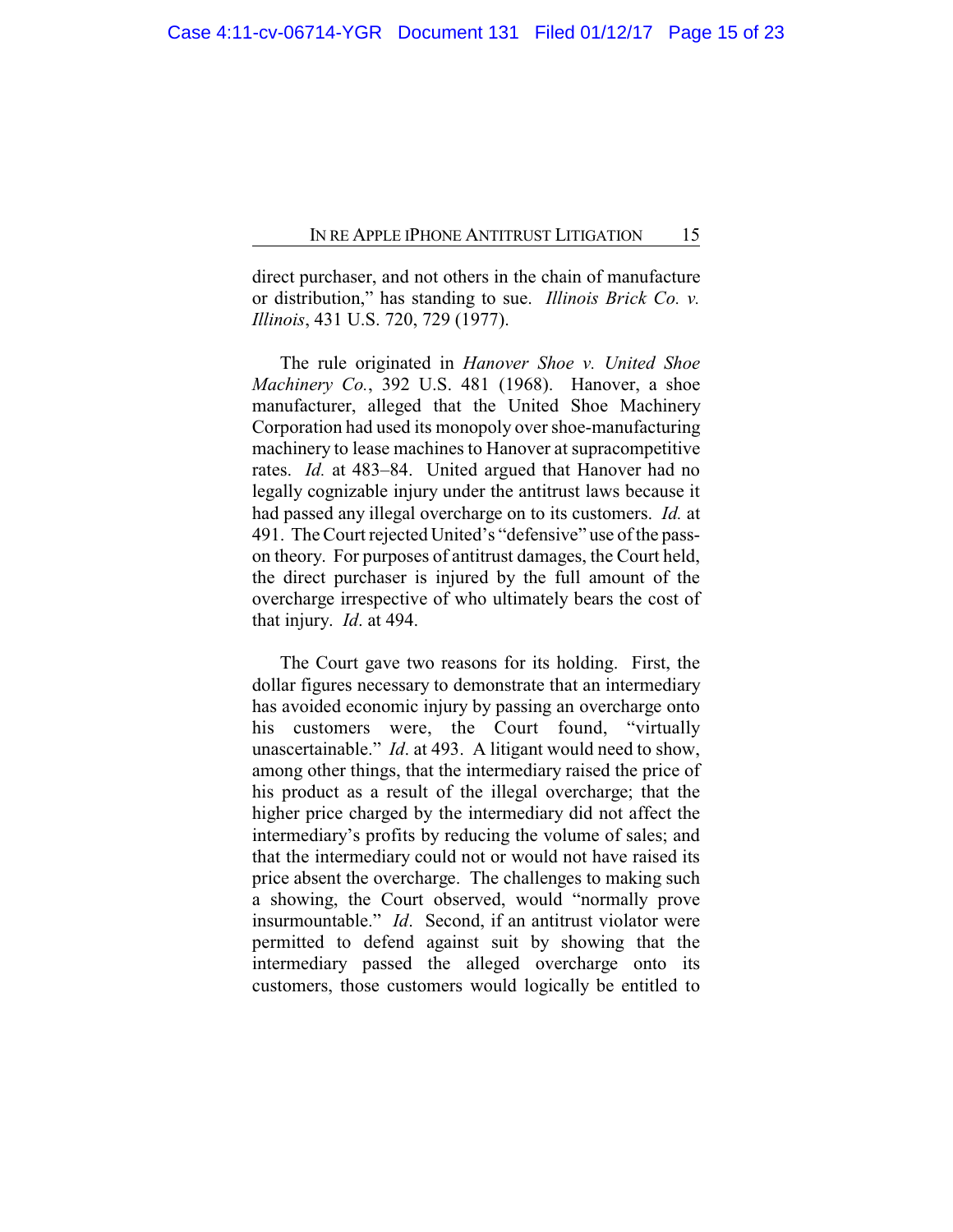damages for any portion of the overcharge they paid. In many cases, however, there would be a large number of customers, each of whom would have "only a tiny stake in a lawsuit," and who, in the view of the Court, would thus have "little interest in attempting a class action." *Id*. at 494. As a result, according to the Court, antitrust violators would "retain the fruits of their illegality because no one . . . would bring suit against them." *Id*.

Nine years after *Hanover Shoe*, the Supreme Court rejected an attempt to use the pass-on theory "offensively." In *Illinois Brick*, 431 U.S. 720 (1977), the State of Illinois sued a concrete block manufacturer for allegedly fixing the price of concrete blocks. The manufacturer had sold the blocks to masonry contractors who had used the blocks to build masonry structures. The masonry contractors sold the structures to general contractors who put the structures in buildings they sold to the State. The State alleged that the contractors had passed on the manufacturer's illegal overcharge at both stages of the distribution chain, driving up the State's costs by \$3 million.

The Supreme Court refused to recognize the passed-on overcharges as a basis for antitrust standing. As in *Hanover Shoe*, the challenges of tracing the effects of an overcharge at each stage of a distribution chain were, in the Court's view, insurmountable. Even if indirect purchasers could meet these challenges, sorting out the complicated variables would clog the courts with protracted and expensive litigation. *Id.* at 732. And even then problems of administrability and enforcement would remain. Allowing an indirect purchaser to sue for whatever portion of an overcharge it was assessed would either "create a serious risk of multiple liability for defendants," *id.* at 730, or reduce the effectiveness of antitrust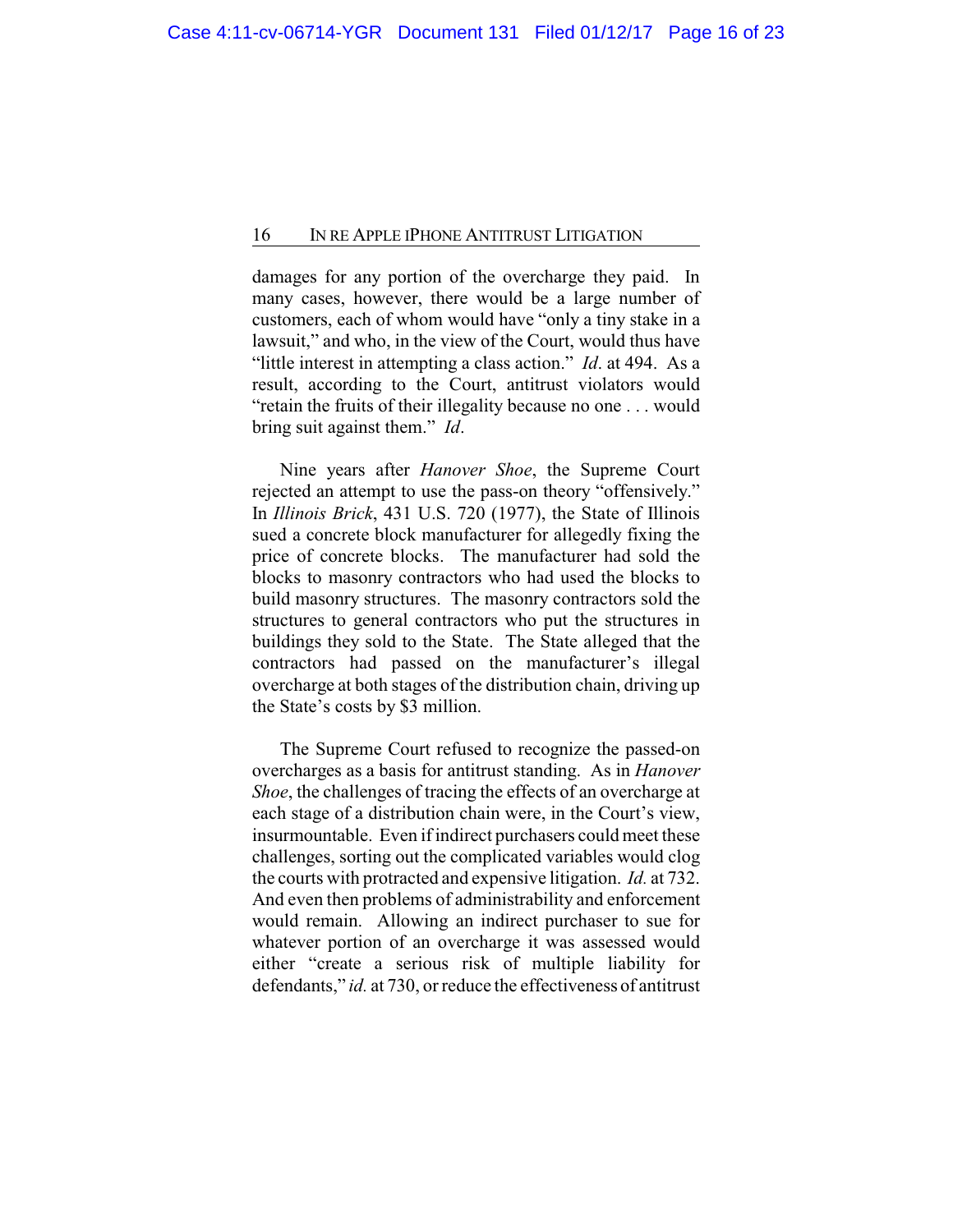laws by diluting the share of damages better-situated direct purchasers might secure by bringing suit. *Id.* at 731–35.

The Supreme Court has reaffirmed the *Hanover Shoe*/*Illinois Brick* rule in a case where the practical considerations that gave rise to the rule were not nearly as compelling as in the two foundation cases. In *Kansas v. UtiliCorp United, Inc.*, 497 U.S. 199 (1990), customers of public utilities sued natural gas producers for alleged violations of Section 4 of the Clayton Act. Plaintiffs conceded that they were direct purchasers from the public utilities and indirect purchasers from the producers. But they argued that the direct purchasers, because theywere regulated public utilities, had the incentive and ability to build into their pricing structure their entire cost of purchasing natural gas. *Id*. at 205. On the other side of the coin, because they were public utilities, they had the obligation to pass on the entirety of any cost savings resulting from a reduced purchasing cost. *Id.* at 212. Therefore, the complications in determining the amount of illegal overcharge that had been, or could be, passed on that had so concerned the Court in *Hanover Shoe* and *Illinois Brick* were largely absent. The Court nonetheless applied the direct/indirect purchaser rule, holding that "[i]n the distribution chain," the customers were "not the immediate buyers from the alleged antitrust violators." *UtiliCorp*, 497 U.S. at 207.

The transactions in *Hanover Shoe* and *Illinois Brick* have the same structure. In both cases, a monopolizing or pricefixing manufacturer sold or leased a product to an intermediate manufacturer at a supracompetitive price. The intermediate manufacturer (in *Illinois Brick*, two intermediate manufacturers) then used that product to create another product, which was ultimately sold to the consumer. The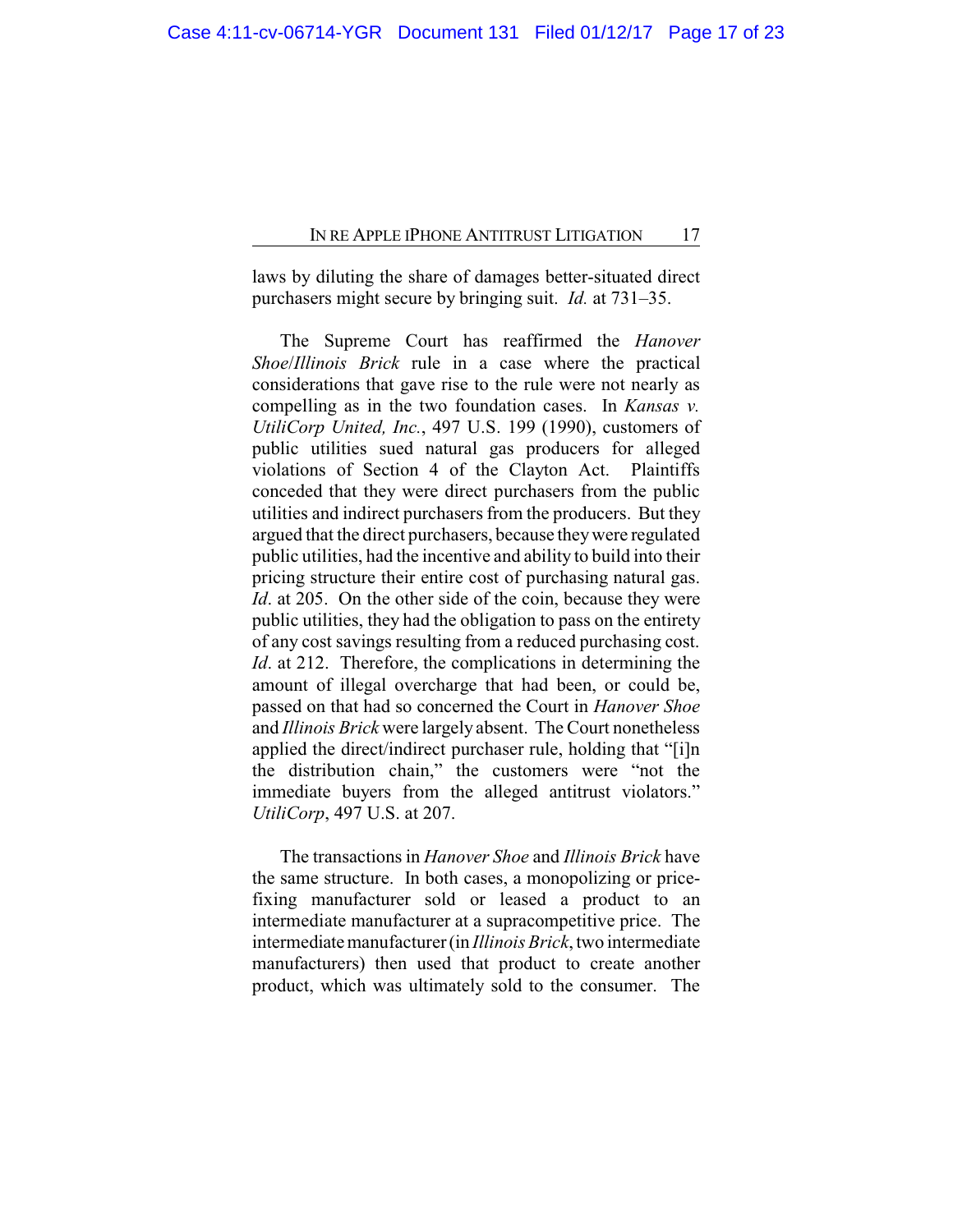details in *UtiliCorp* are different, but the basic structure is the same. In *UtiliCorp*, a monopolizing producer sold a product to a distributor at an allegedly supracompetitive price. The distributor then sold the product to the consumer. In all three cases, the consumer was an indirect purchaser from the manufacturer or producer who sold or leased the product to the intermediary. The consumer was a direct purchaser from the intermediate manufacturer (*Hanover Shoe* and *Illinois Brick*) or from the distributor (*UtiliCorp*). The consumer did not have standing to sue the manufacturer or producer, but did have standing to sue the intermediary, whether the intermediate manufacturer or the distributor.

# 2. Plaintiffs Are Direct Purchasers

The question before us is whether Plaintiffs purchased their iPhone apps directly from the app developers, or directly from Apple. Stated otherwise, the question is whether Apple is a manufacturer or producer, or whether it is a distributor. Under *Hanover Shoe*, *Illinois Brick*, and *UtiliCorp*, if Apple is a manufacturer or producer from whom Plaintiffs purchased indirectly, Plaintiffs do not have standing. But if Apple is a distributor from whom Plaintiffs purchased directly, Plaintiffs do have standing.

We do not write on a clean slate in this circuit. In *Delaware Valley Surgical Supply, Inc. v. Johnson &Johnson*, 523 F.3d 1116 (9th Cir. 2008), plaintiff Bamberg County Memorial Hospital & Nursing Center ("Bamberg") brought suit against Johnson & Johnson ("J & J") alleging that J & J "impermissibly leveraged its monopoly power in sutures to create a monopoly" in the market for endomechanical products. *Id*. at 1118. Bamberg did not purchase medical supplies directly from J  $&$  J. Instead, a group purchasing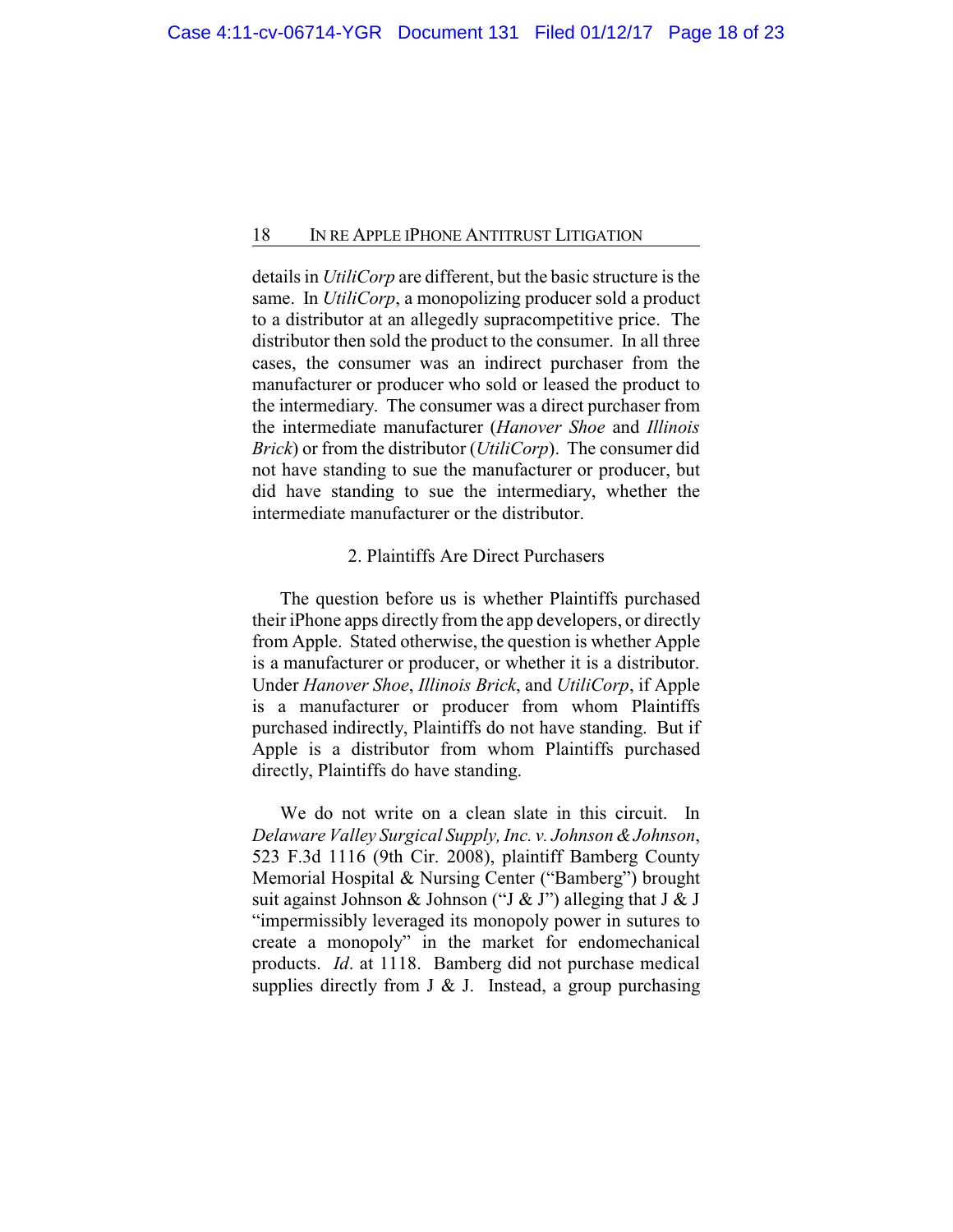organization ("GPO"), of which Bamberg was a member, negotiated purchasing contracts with J & J and a distributor, Owens & Minor ("O & M"). J & J and O & M, in turn, had a distributorship agreement specifying that  $O & M$  would pay J & J the price negotiated by the GPO. Bamberg would purchase from  $O \& M$ , paying  $O \& M$  this price plus a set percentage markup. Pursuant to this agreement,  $J \& J$ supplied products to the distributor,  $O & M$ , which in turn sold and delivered the products to Bamberg, at a price equal to the cost  $O & M$  paid for the products plus the set markup determined by a contract between O & M and Bamberg. *Id*. at 1119.

Applying the "straightforward," "bright line" rule of *Illinois Brick*, we held in *Delaware Valley* that Bamberg was an indirect purchaser from J  $&$  J, the manufacturer, and a direct purchaser from O & M, the distributor. *Id*. at 1122, 1120. That Bamberg and J & J had a contract setting the wholesale price of the products, and that the price Bamberg paid  $O & M$  was "set, in part, by an agreement negotiated ... on behalf of Bamberg" with J & J were not determinative. *Id.* at 1122. The determinative fact was that  $O & M$  was a distributor who sold the products directly to Bamberg. Because Bamberg bought directly from O & M, the distributor, it lacked standing to sue J  $&$  J, the manufacturer. The necessary corollary of *Delaware Valley* is that Bamberg would have had standing to sue O & M, the distributor.

The Eighth Circuit has considered a transaction closely resembling the transaction in the case before us. In *Campos v. Ticketmaster Corp.*, 140 F.3d 1166 (8th Cir. 1998), plaintiffs alleged that Ticketmaster used its monopolistic control over concert ticket distribution services to charge supracompetitive fees for those services. The majority in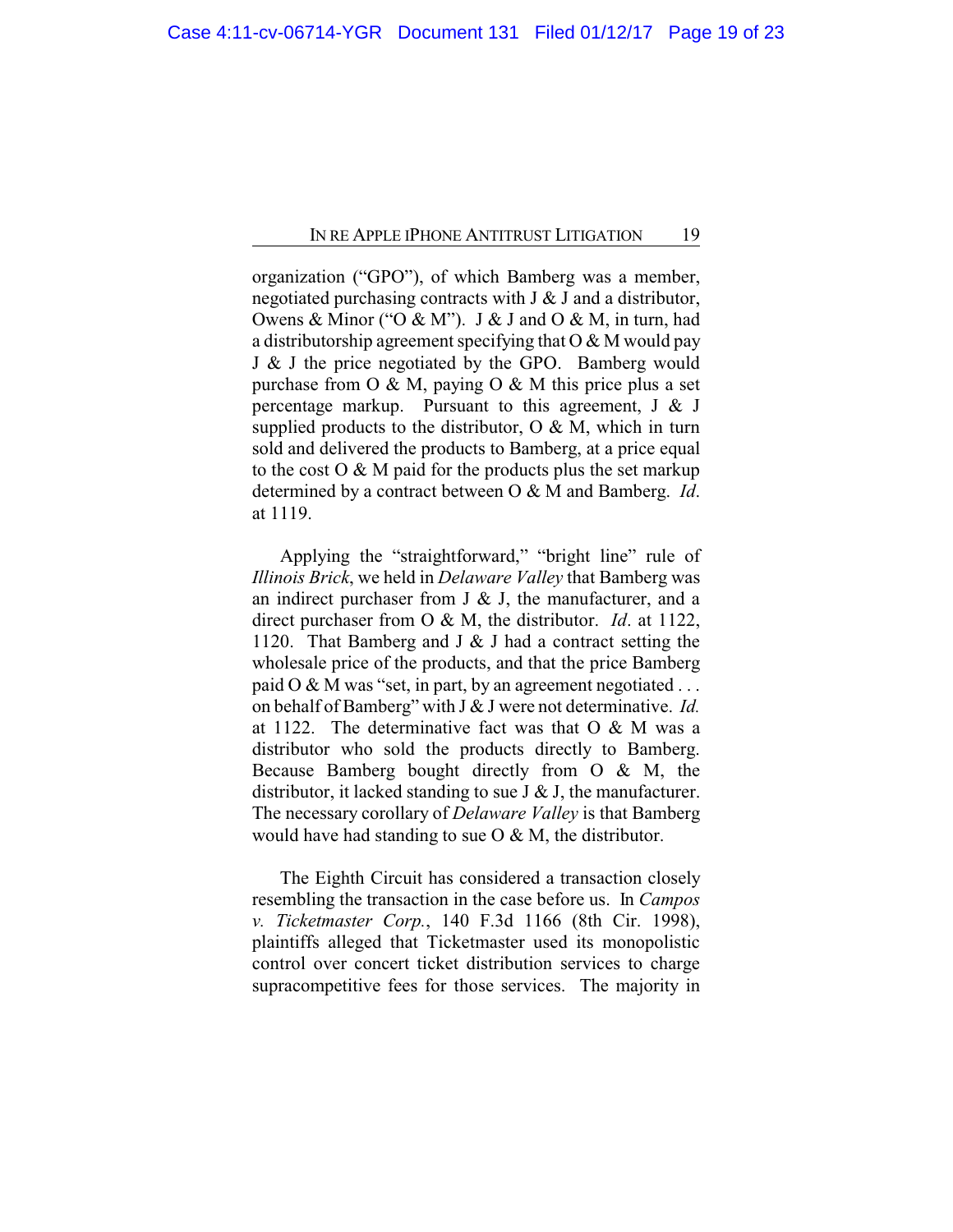*Ticketmaster* held that a party's status as a "direct" or "indirect" purchaser turned on whether "an antecedent transaction between the monopolist and another, independent purchaser" absorbed or passed on all or part of the monopoly overcharge. *Id*. at 1169. Plaintiffs bought concert tickets directly from Ticketmaster, but the majority nevertheless concluded that plaintiffs were indirect purchasers who lacked standing under *Illinois Brick*. *Id.* at 1171. Using an analysis keyed to the "antecedent transaction," the majority concluded that the ticket buyers were indirect purchasers.

We disagree with the majority's analysis in *Ticketmaster*. As Judge Morris Arnold pointed out in dissent, the majority's "antecedent transaction" analysis has no basis in Supreme Court precedent. *Id.* at 1174 (M. Arnold, J., dissenting). *Illinois Brick* held that where plaintiffs are in a "direct vertical chain of transactions" and an intermediary "pass[es] on" monopolistic overcharges originating further up the chain, subsequent buyers lack standing. *Id.* (internal quotation marks omitted). In *Ticketmaster*, "[t]he monopoly product at issue . . . is ticket distribution services, not tickets." *Id.* The distributor who "supplies the product directly to" plaintiffs, rather than the producer of the product, is the appropriate defendant in an antitrust suit. *Id.*

Apple argues that it does not sell apps but rather sells "software distribution services to developers." In Apple's view, because it sells distribution services to app developers, it cannot simultaneously be a distributor of apps to app purchasers. Apple analogizes its role to the role of an owner of a shopping mall that "leases physical space to various stores." Apple's analogy is unconvincing. In the case before us, third-party developers of iPhone apps do not have their own "stores." Indeed, part of the anti-competitive behavior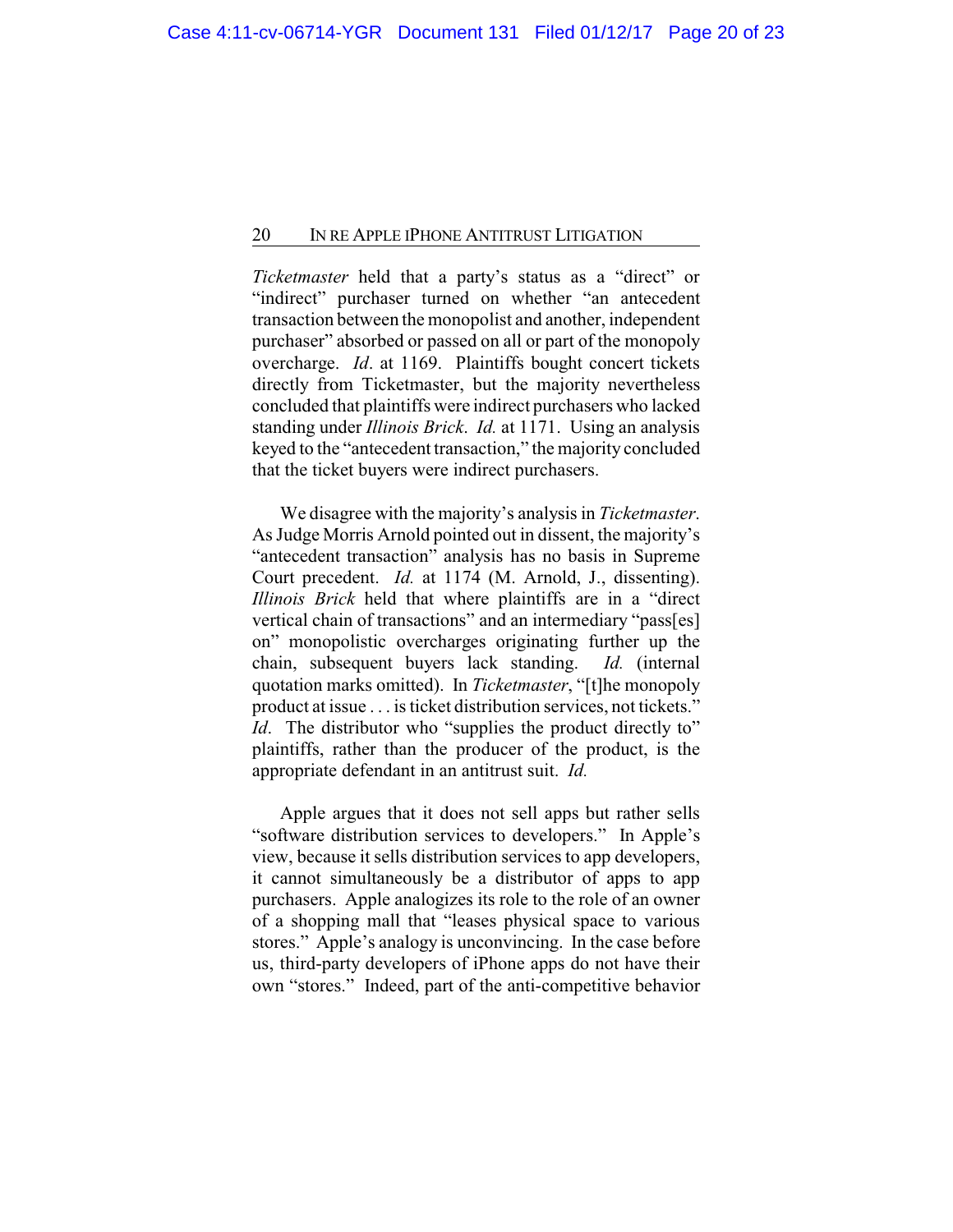alleged by Plaintiffs is that, far from allowing iPhone app developers to sell through their own "stores," Apple specifically forbids them to do so, instead requiring them to sell iPhone apps only through Apple's App Store.

We do not address the question whether Apple sells distribution services to app developers within the meaning of *Illinois Brick*. If it did, this would necessarily imply that the developers, as direct purchasers of those services, could bring an antitrust suit against Apple. But whether app developers are direct purchasers of distribution services from Apple in the sense of *Illinois Brick* makes no difference to our analysis in the case now before us.

We do not rest our analysis on the fact that Plaintiffs pay the App Store, which then forwards the payment to the app developers, less Apple's thirty percent commission. Whether a purchase is direct or indirect does not turn on the formalities of payment or bookkeeping arrangements. *See Freeman v. San Diego Ass'n of Realtors*, 322 F.3d 1133, 1146 (9th Cir. 2003). If Plaintiffs were direct purchasers from Apple solely because Apple collected their payments, Apple could escape anti-trust liability simply by tinkering with the order in which digital banking data zips through cyberspace during a sales transaction.

Nor do we rest our analysis on the form of the payment Apple receives in return for distributing iPhone apps. Apple does not take ownership of the apps and then sell them to buyers after adding a markup of thirty percent. Rather, it sells the apps and adds a thirty percent commission. But the distinction between a markup and a commission is immaterial. The key to the analysis is the function Apple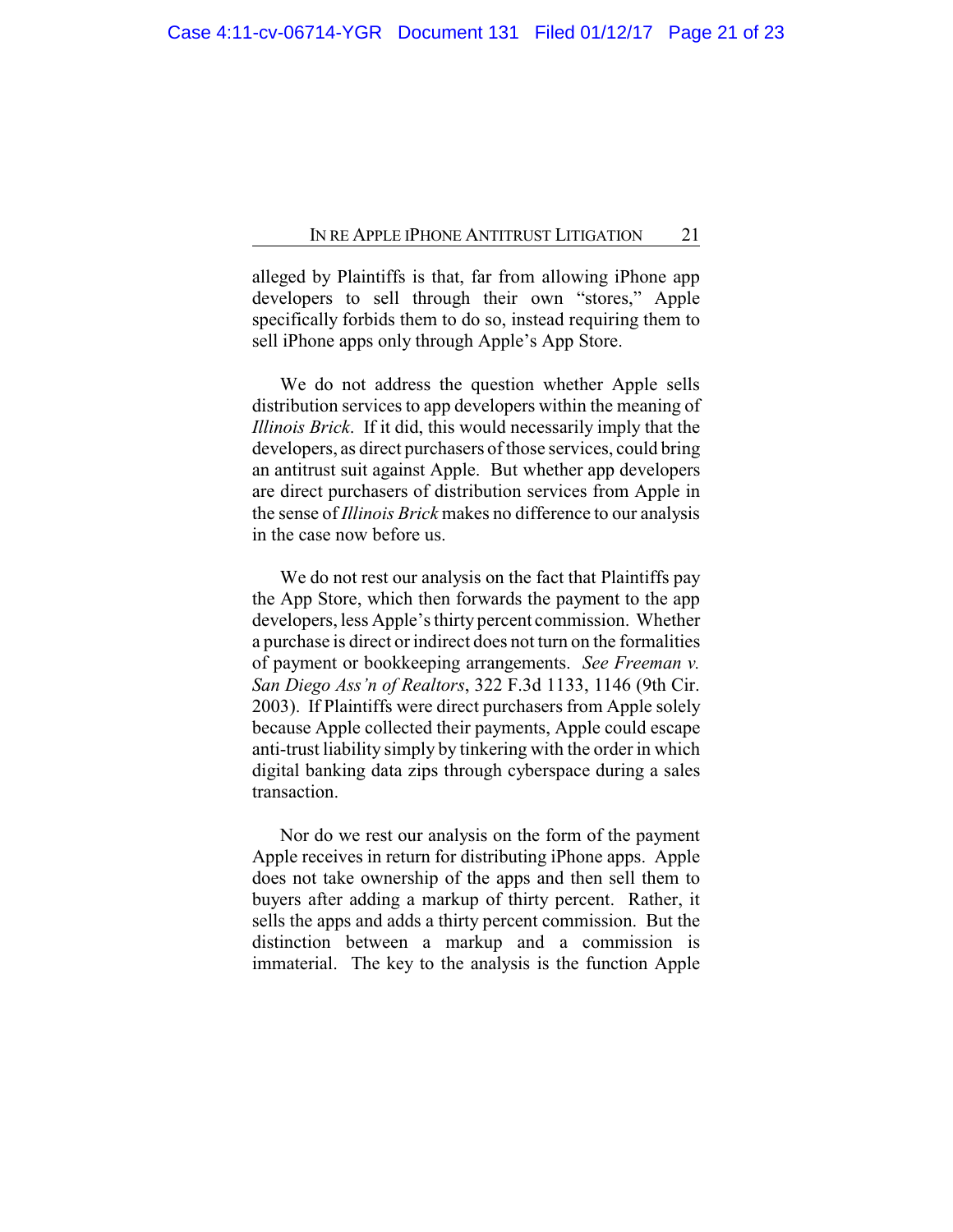serves rather than the manner in which it receives compensation for performing that function.

Nor, finally, do we rest our analysis on who determines the ultimate price paid by the buyer of an iPhone app. In the case before us, the price is determined as a practical matter by the app developer who sets a price, to which Apple's thirty percent commission is added automatically. Our opinion in *Delaware Valley* makes clear that this does not make app purchasers direct buyers from the app developers. In *Delaware Valley*, the price paid by the distributor, O & M, to the manufacturer,  $J \& J$ , was determined through a negotiation between J & J and a GPO of which Bamberg was a member. Despite the fact that Bamberg, through its GPO, had a say in the wholesale price charged by  $J \& J$  to  $O \& M$ , to which the distributor added its predetermined markup, we held that Bamberg was a direct purchaser from O & M. Here, the case is even stronger in favor of Plaintiffs. Unlike Bamberg, Plaintiffs have no say whatsoever in determining the price set by the app developer to which the distributor adds its predetermined commission.

Instead, we rest our analysis, as compelled by *Hanover Shoe*, *Illinois Brick*, *UtiliCorp*, and *Delaware Valley*, on the fundamental distinction between a manufacturer or producer, on the one hand, and a distributor, on the other. Apple is a distributor of the iPhone apps, selling them directly to purchasers through its App Store. Because Apple is a distributor, Plaintiffs have standing under *Illinois Brick* to sue Apple for allegedly monopolizing and attempting to monopolize the sale of iPhone apps.